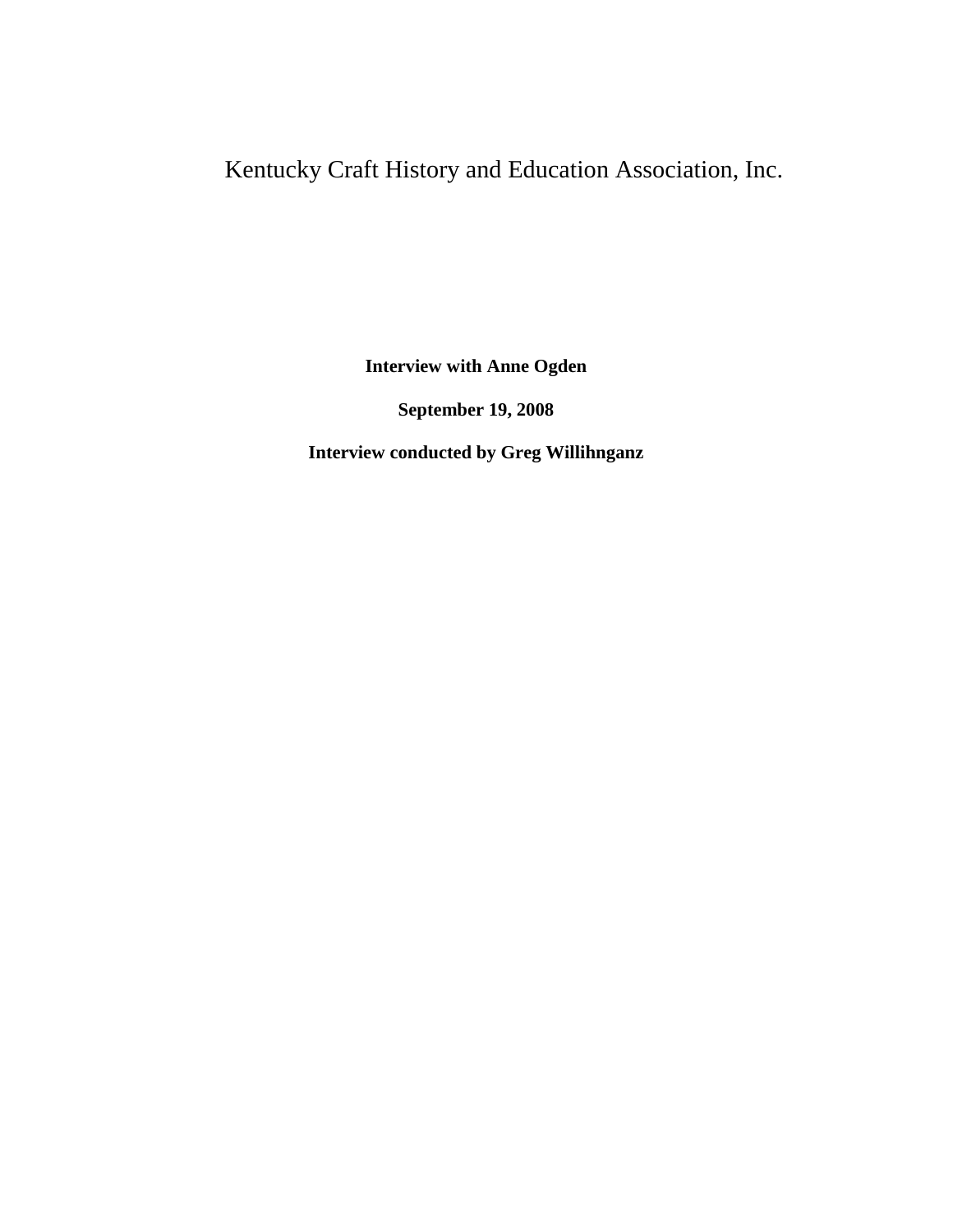. WILLIHNGANZ: This is Greg Willihnganz interviewing Anne Ogden at her home in Louisville, Kentucky, for the Kentucky Craft History and Education Association. It is Friday, September 19, 2008. Good morning, Anne.

OGDEN: Good morning.

WILLIHNGANZ: Laughter. Thank you for doing this interview. We appreciate your time. Can you possibly, in one sentence, sort of summarize what your career has been like (laughter)?

OGDEN: Laughter. Well, it's been thirty-five years in the arts really, but in kind of different capacities. It's kind of fascinating. I had an art history degree, and it's manifested itself in a lot of ways that I don't really think I would have expected (laughter). First, oh, you said in a sentence (laughter).

WILLIHNGANZ: Well, that's alright, nobody yet has done a sentence (laughter).

OGDEN: Oh, okay.

WILLIHNGANZ: I ask, but they never do it.

OGDEN: Right after college I went to New York, and was offered a job at House Beautiful Magazine as the Editorial Trainee, I guess it was, and it usually…people didn't move up in that business and women's shelter magazines. And, I had a lot of luck, and a lot of things kind of broke my way, and I ended up being the Art Editor and Craft Editor. And, I have to say I didn't know anything about crafts at the time and it was a very wonderful way of kind of opening up the whole field to me. And, it was actually people in Kentucky who really helped me. When I was first trying to do articles for the magazine, Alma Lesch, whose necklace I'm wearing, was one of the really great helpful people, and Julia Duncan, and they gave me the contacts I needed to be able to really do some stories that were I think quite wonderful. And, that's how I got really excited about the field to start with.

WILLIHNGANZ: Let's talk a little bit about your growing up and your history, how you sort of got into this. Are you a native of Kentucky?

OGDEN: I am.

WILLIHNGANZ: Did you grow up here?

WILLIHNGANZ: So you were born in Louisville?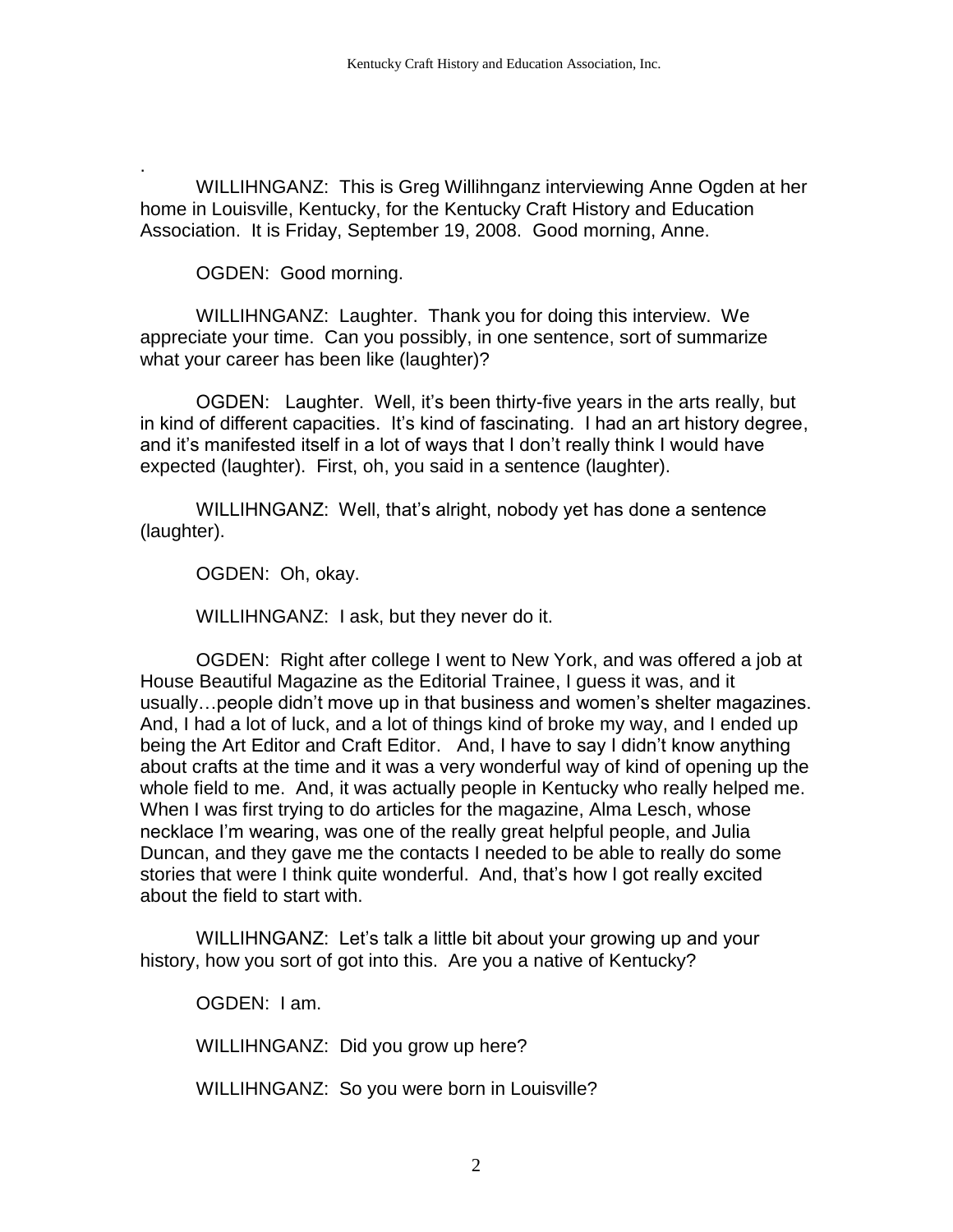OGDEN: I was born in Louisville. I've lived in this house, well, when I was six, we moved in. And then after my parents died, I moved back here, so I am turning up in the same place that I was when I was six years old.

#### WILLIHNGANZ: Wow!

OGDEN: A long of history, but I was away from Kentucky also for oh, maybe ten years, and then back in Kentucky to work for the Kentucky Arts Commission, and then back to Louisville to work for the Speed Art Museum. So those are the three, that the House Beautiful Magazine in New York, and the Arts Commission, and the Speed would constitute my thirty-five years of arts activity.

WILLIHNGANZ: So, when you were growing up in Louisville, were you taking art classes? Were you interested in craft work?

OGDEN: You know, I don't really know. I don't really know why I got interested in art history. It seems, I mean, I think, I always took…yeah…art classes. I painted a frog once that Franklin Page, who was then director of the Speed Art Museum, said it was the "Essence of Frog." And I think I did that when I was twelve.

## WILLIHNGANZ: Wow!

OGDEN: I think that was probably the height of my artistic (laughter) career in the actual doing of art. But no, I didn't really particularly…mother took me to museums, and I loved the Speed, and we traveled some, and I looked at art. I've always looked at art.

## WILLIHNGANZ: Where did you go to school?

OGDEN: Here, I went to college for twelve years. And then I went to Vassar College. And for some reason, which is I just really don't know how, I ended up with the art department, but I ended up with an art history degree, and I really loved it. And you don't really know how that translates into…usually it translates into an academic career or a museum curator, or something like that. But, its kind of evolved in a…I don't know…I think for the magazine, when I was doing articles, writing articles, I think that the training of learning how to look at objects, and then write about them, was an art historical kind of training.

WILLIHNGANZ: This is for House Beautiful?

OGDEN: This is for House Beautiful. But, I think that kind of training at looking at things, looking at rooms, looking at objects, and then trying to describe them or talk about them in someway, was the kind of training that helped me do well on that job, and that's art history.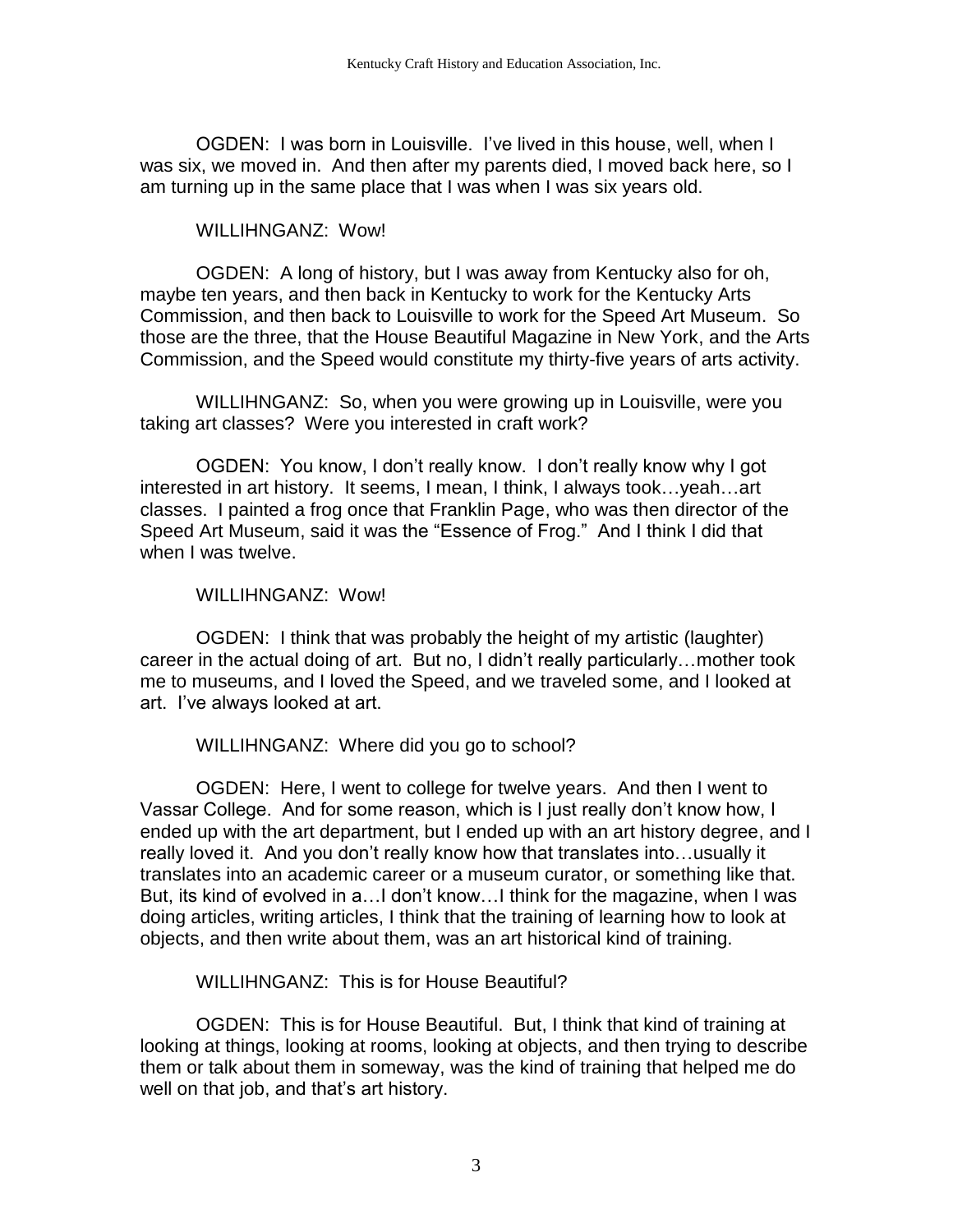WILLIHNGANZ: So, you were writing articles about it, and then you got basically promoted at House Beautiful into what area?

OGDEN: Well, when I was the editorial trainee, I was getting coffee for the secretaries and flowers for the editor. I mean I was making \$85.00 a week, and the Executive Editor's Assistant went to work for John Lindsey's campaign. And I got her job, and he taught me. His name was Guy Henley, and he taught me everything I knew about copywriting and proofreading, and that whole part of the business. And then, I was doing fractional page editing for the magazine, this was, of course, way before computers, and it just evolved. And, they wanted somebody to cover art and craft, and since I had this art history interest, they gave me this job. And, I honestly did not know very much about the field, and so it was exciting (laughter). I was young enough then. I was in my twenties so, you know, you're fearless, and at that stage you don't say, well, I don't know enough to do this (laughter). So I did it! And I did some wonderful things. They were stories about Wendell Castle, for instance. It was a fabulous time in the crafts field in this country. I was there in the late sixties and the seventies, early seventies to mid-seventies. It was a real resurgence of really extraordinary crafts people, work at studio crafts people mainly, and there were two shows that I remember. One was a wonderful show, Objects U.S.A. that was the Johnson Collection of Contemporary Craft. And, it was a traveling exhibition, as I recall, and a wonderful book. And actually, there was some people from Kentucky in it, Alma Lesch being one of them. This was probably 1970, and so it was in New York at least. It was around the country. It was a real resurgence of interest in crafts and in crafts as art as fine art in many ways. And, there was a lot of discussion about the difference between art and craft. And, Mrs. Vanderbilt Webb, who was an extraordinary woman…Eileen Osborne Webb started the American Craft Council and the World Craft Council, and she was a great presence in New York at the time. And, I interviewed her for a story for the magazine, but there were really, really interesting people…kind of beginning a very kind of intimate group of people…I mean, who knew each other and knew about each other, and the Johnson collection book was a very important book, I think, in 1970. There was another exhibition called "In Praise of Hands", that was the World Craft Council, and the show was in Toronto. I think, I think it was in Toronto, in the mid-seventies. So there were just sort of beginnings of a real resurgence. And so, I did some stories on contemporary craftsmen like Wendell Castle. We were all pretty young then (laughter), and it was a kind of a remarkable time. I loved it!

WILLIHNGANZ: What do you think caused this resurgent interest in craft work?

OGDEN: I don't know. I know certainly in Kentucky in the thirties, it had been really active, and then the same kind of thing was happening in Kentucky. I think that there was some kind of growing interest in the field in the sixties, and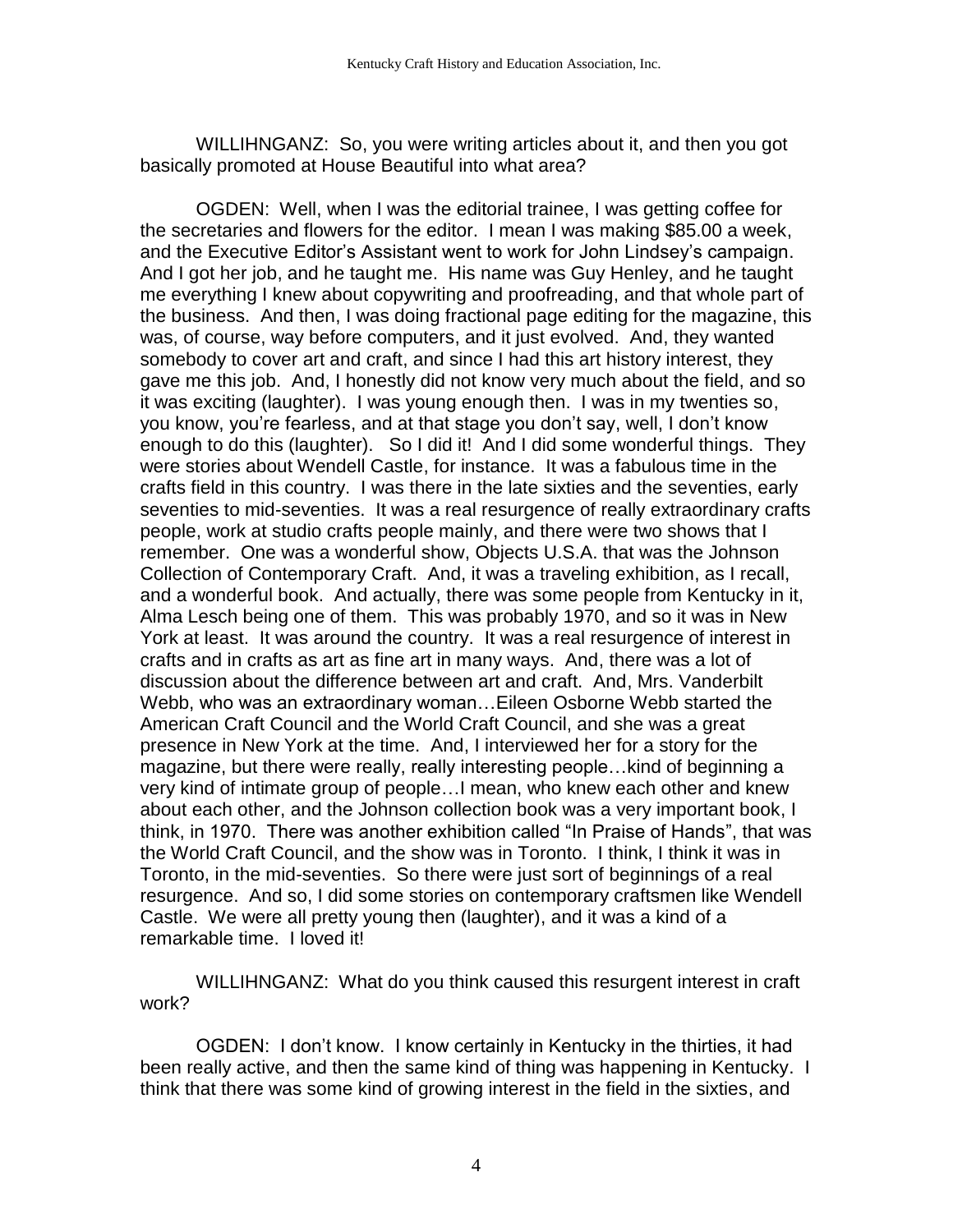seventies. I don't know what caused it. Maybe it was some sort of sense of going back to the kind of hands or going back to the core. I don't know. I do know from my perspective at the magazine, I mean House Beautiful. There was so much stuff, and it was so kind of materialistic that being involved in this field was really very refreshing. I mean, to see the objects that were being made by hand and not manufactured. There was a lot of heart in them, and you had the real person that you were living with, in a sense, instead of a manufactured design.

WILLIHNGANZ: Now writing about them and becoming knowledgeable and all of that stuff would seem to me to logically lead to a career in, perhaps, academics, or in writing or editing, or something along those lines. But, it doesn't seem to have taken you to that place.

OGDEN: Well, I had a very interesting experience actually. You know, there are these times in your life where things change you. And, I was doing an interview, as I said, with Mrs. Vanderbilt Webb, and she was quite formidable. She was a large woman. I'm not. And, I was interviewing her, and she was talking about crafts, and I said, "Mrs. Webb, what do you think the difference is between art and craft?" Well, she brought herself up to her full formidableness and she said, "I suggest that you read a book by Soetsu Yangi called The Unknown Craftsman." The title is a Japanese insight into beauty, and she said the library at the American Craft Council has a copy if you want it. Well, she didn't answer the question but she sent me to that book. And, I have to say the book really changed my thinking about a lot of things. It was about the Japanese Folk Craft Movement. It was about people who work with their hands anonymously a lot. People who were not working for fame or fortune, nor had their name remembered, but they were working out of heart and with their hands. And, I don't know, but the book itself was handmade. It had a handmade cover. I always had two copies of it, one to loan and one to keep and read myself. I thought, what am I doing here in New York, working for a magazine and promoting all this stuff, you know. I think I might go back to Kentucky and I really had, this was in the mid-seventies, and I really had this sense I really wanted to go home again. And so I did. And I came back, and I was doing some writing here for Louisville Magazine and…

#### WILLIHNGANZ: How old were you when you came back?

OGDEN: I was just thirty. I came back in the end of seventy-five. Well, so I was twenty-nine. I was not thirty. And so, I did some writing and I thought maybe I would do some…I had a got a, what do you call those writers? An agent…I had an agent in New York, and thought I would continue doing some writing, and Nash Cox called me from the Kentucky Arts Commission in the spring, I guess, or the summer of seventy-six. And she said, they were interested in the position of a Crafts Coordinator, and she wanted to talk to me about it. And so I did, and I talked to her about the job.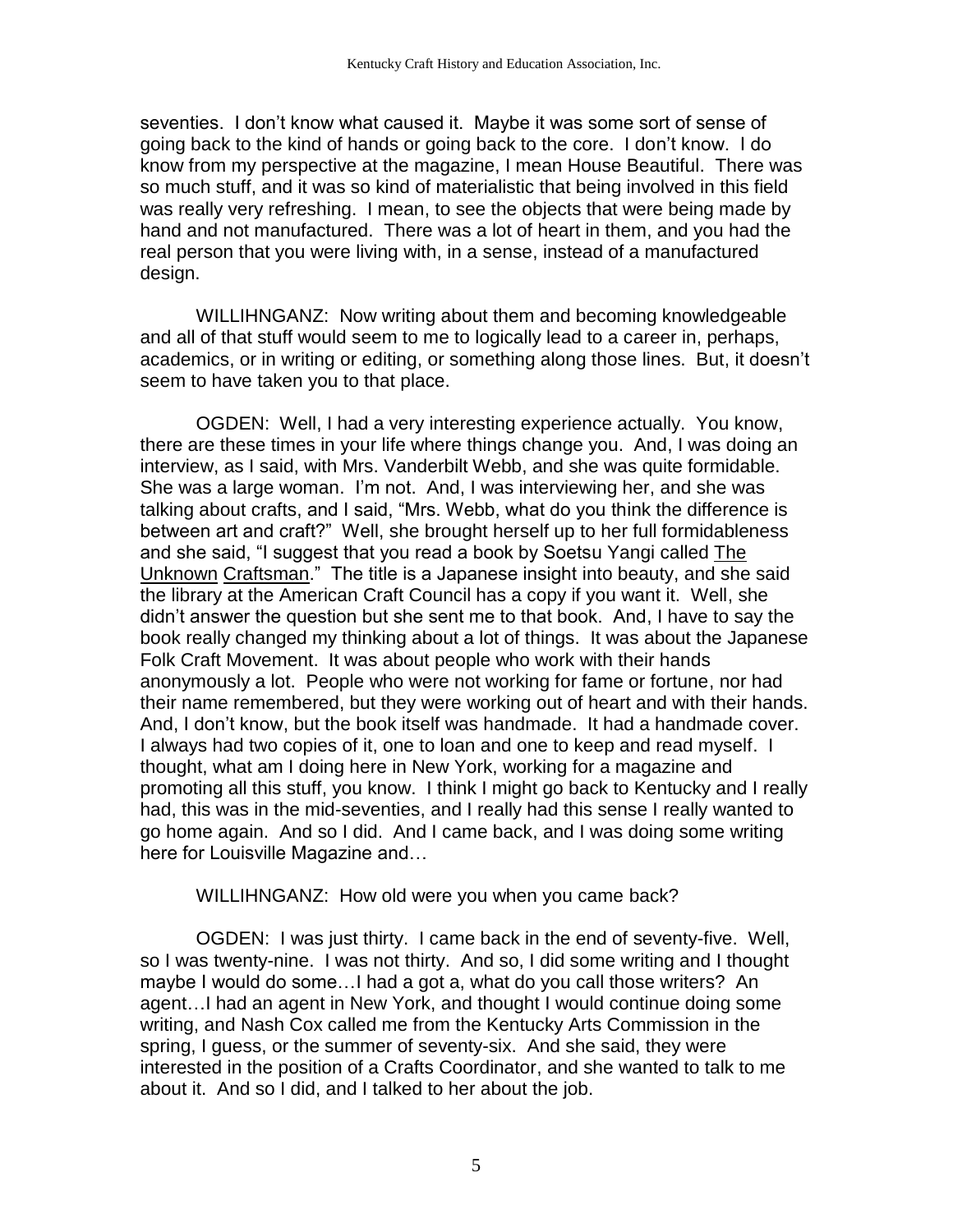WILLIHNGANZ: What was her name again?

OGDEN: Nash Cox. She was the Director of the Kentucky Arts Commission at that time.

WILLIHNGANZ: Okay. Now, was the Arts Commission a precursor to the?

OGDEN: Yeah. Most of the state arts agencies were started in the midsixties, sixty-five I think it was. And Kentucky was part of that national state arts agency trend. And so it was the state arts agency. Almost all of them had boards that were appointed by the governor, but they were citizen boards, and their purpose was to try to develop arts programming in each state.

WILLIHNGANZ: This would have been under John Y. Brown?

OGDEN: No, no. This was way before that.

WILLIHNGANZ: Way before that.

OGDEN: I guess it was Burt Combs maybe.

WILLIHNGANZ: Right. Now that's when the art train started, too.

OGDEN: That's right! The art train, I believe, was under Burt Combs. And Virginia Minnish, who was from Louisville, was involved with that. And, so was a woman named Susan Black Brown.

WILLIHNGANZ: Uh, hum, I've heard these names.

OGDEN: Yeah. And, there was, I think, Jerry Workman in Berea…was involved in it, and probably Garry Barker was. I don't know whether he was or not.

WILLIHNGANZ: I've interviewed both of those guys.

OGDEN: And, that was really what the state was doing. And, it was kind of a great new thing, and to try to promote what was going on, I think, a lot of the crafts of Eastern Kentucky. There was a group called Hound Dog Hookers, and they were a number of Eastern Kentucky groups that were a part of it.

WILLIHNGANZ: What exactly were Hound Dog Hookers (laughter)?

OGDEN: Isn't that a great name? You haven't heard that one yet, have you?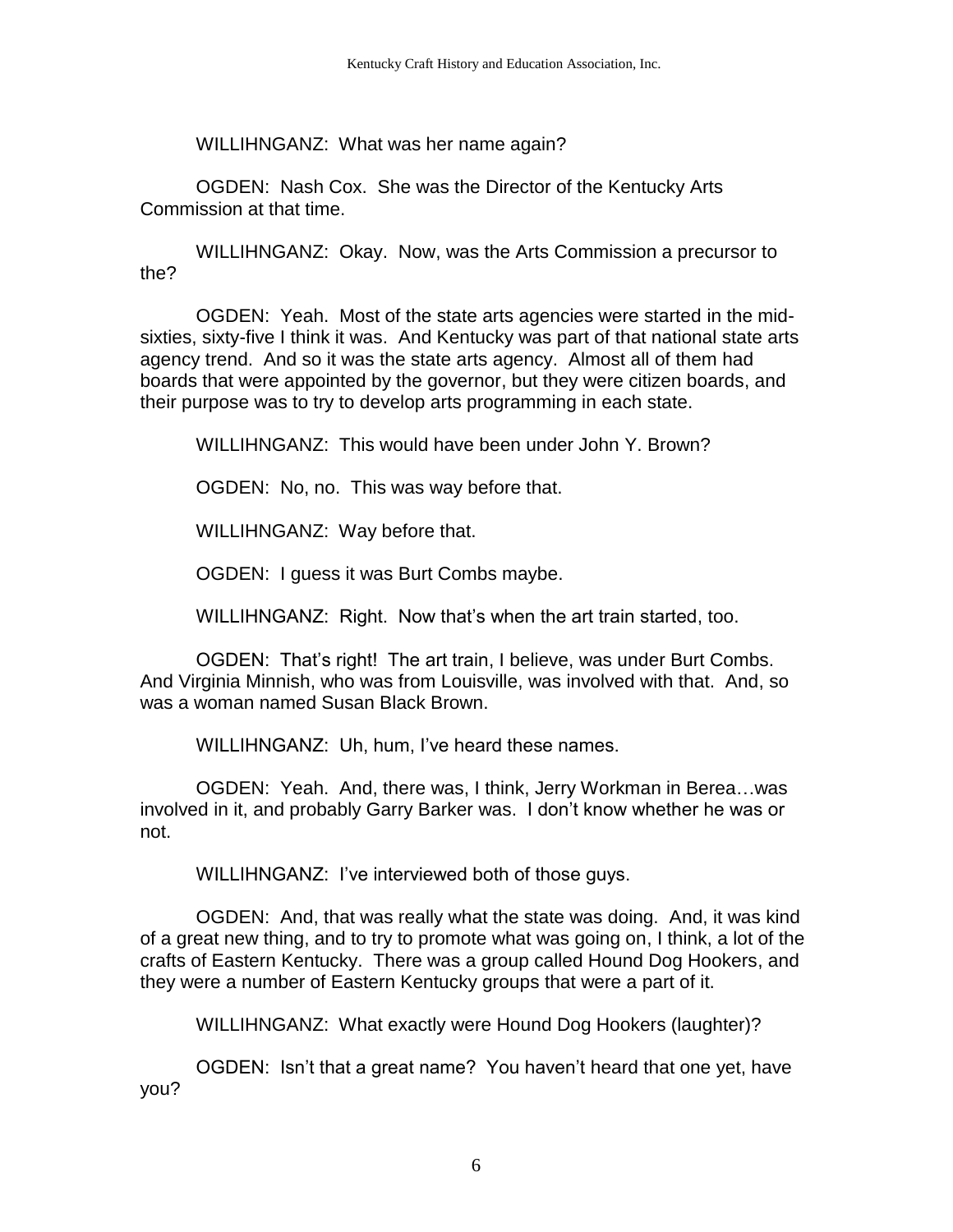WILLIHNGANZ: No. I haven't (laughter).

OGDEN: They hooked rugs.

WILLIHNGANZ: Wow!

OGDEN: The women were rug hookers.

WILLIHNGANZ: Huh, interesting.

OGDEN: Is that a great name (laughter)?

WILLIHNGANZ: That's a hysterical name (laughter).

OGDEN: But, I bet you the Hound Dog Hookers were part of the art train or the craft train.

WILLIHNGANZ: Huh, interesting.

OGDEN: That had gone, and it disappeared by the time I came along.

WILLIHNGANZ: Right. Yeah. I think it was only going for about seven years.

OGDEN: Uh, hum.

WILLIHNGANZ: And, I haven't isolated exactly the seven years, although I think it was sixties.

OGDEN: It would have been late sixties.

WILLIHNGANZ: I think it was sixty to about sixty-seven.

OGDEN: Oh, really.

WILLIHNGANZ: I think that's when it was. But, it may have been a little later than that, because they started the Guild right about that time. And, it took them, I think, a year or so to get up to speed to get the art train actually physically manifesting. I think that's when Jerry told me they started. But, I need to check on some of that just to try to get my history down.

OGDEN: Yeah, I don't really remember the years of that. And, Mrs. Minnish is gone now, and I don't know where Susan is, if she's around or not.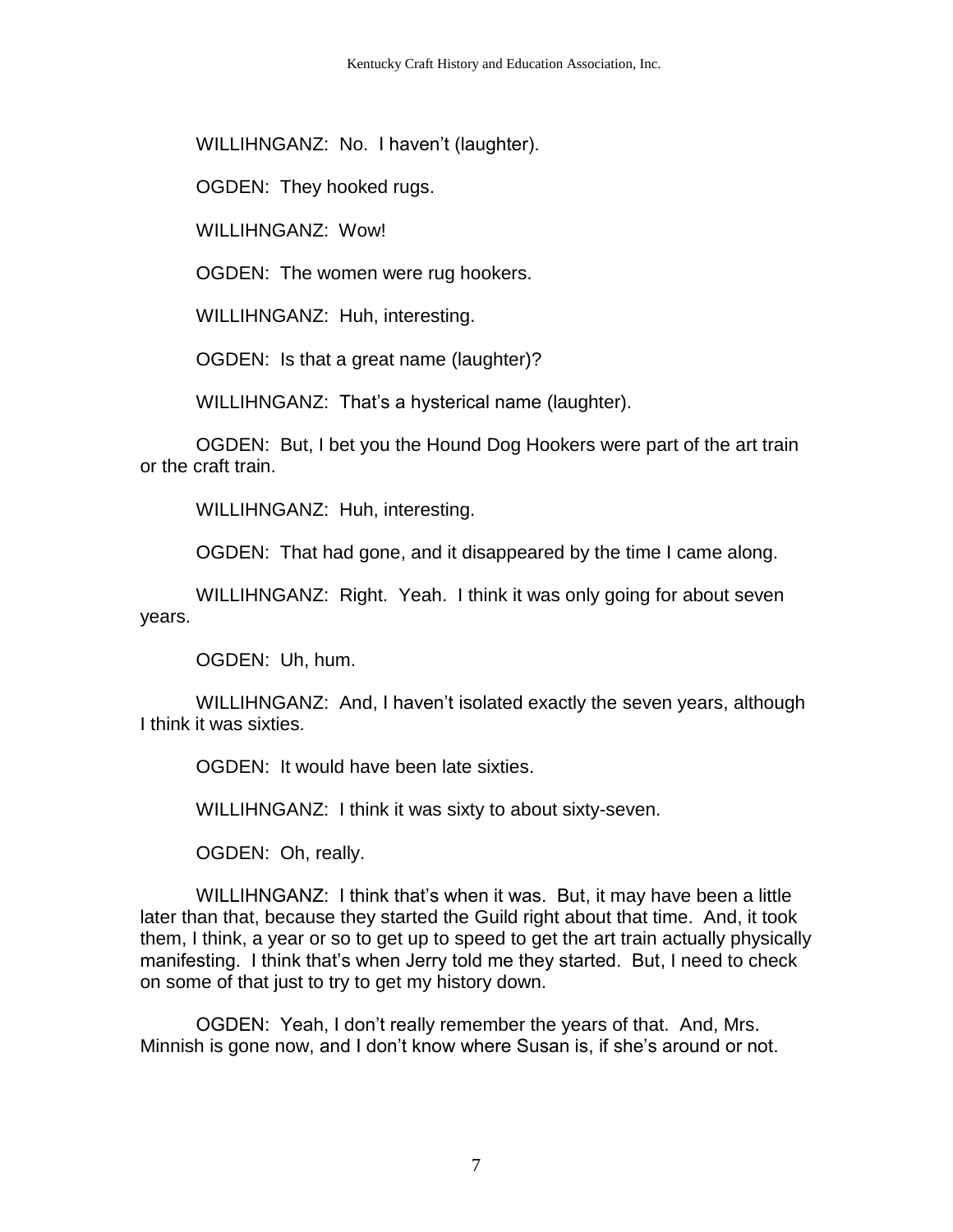WILLIHNGANZ: Couldn't tell you, don't know. So seventy-five you're writing for Louisville Magazine and other things (laughter).

OGDEN: Yeah, just zinging my way into whatever was next.

WILLIHNGANZ: And then you got...

OGDEN: And Nash approached me.

WILLIHNGANZ: Right.

OGDEN: And, said they wanted a Crafts Coordinator. What had happened was that there were a number of people…Jerry Workman, I think, was one of them, and maybe Garry. I think Garry was who went to Nash and said that the Kentucky Arts Commission isn't really doing anything in the crafts field, and we want representation on a state arts agency level. The Arts Commission was divided by medium at the time, so there was a Performing Arts Director and there was a film and video person, and there was a Visual Art Director. And, the real emphasis, I think, in the early times of the state arts agencies, was really performing arts more than visual arts, although Kentucky had a visual arts person in it, and that was Irwin Pickett. And the person who had, I can't remember his name, who was the performing arts person who had worked for Elvis, had been a musician (laughter) in Elvis' touring group. I think I'm right about that, but anyway, the crafts groups came together with Nash, and said we really want somebody who can represent the crafts field on a state level. And, who can really bring the crafts into the programming that the arts commission was doing, and so the job was really to try to find out what the needs of the field were. And, I spent a lot of time in the beginning doing that, traveling around the state. But, finding out what both studio crafts people and production centers, what they needed from a state agency, and what the Kentucky Arts Commission could do to really strengthen what was going on in the state. The Commission's philosophy really wasn't so much doing programming, although they did do some touring exhibitions that we'll have to talk about too, cause we got involved with crafts with that. But, the purpose was really trying to get visibility and money out to crafts people and crafts groups, to try to strengthen their ability to do their work, and to develop really. Education was a big part of that too, professional development, how to not only get their work better known, but to do things that would help improve the quality of it, too. So, there was definitely that side of it, the quality both of the work itself and the quality of the administration of the organizations. We had, for instance, a Salary Assistance Program to help. You know, I can't really remember exactly who had it and who didn't, but we did get salary positions to some craft groups, that to try to get things going on a more stronger administrative basis, to keep the groups going.

WILLIHNGANZ: Now, did the Kentucky Arts Commission become the Arts Council or?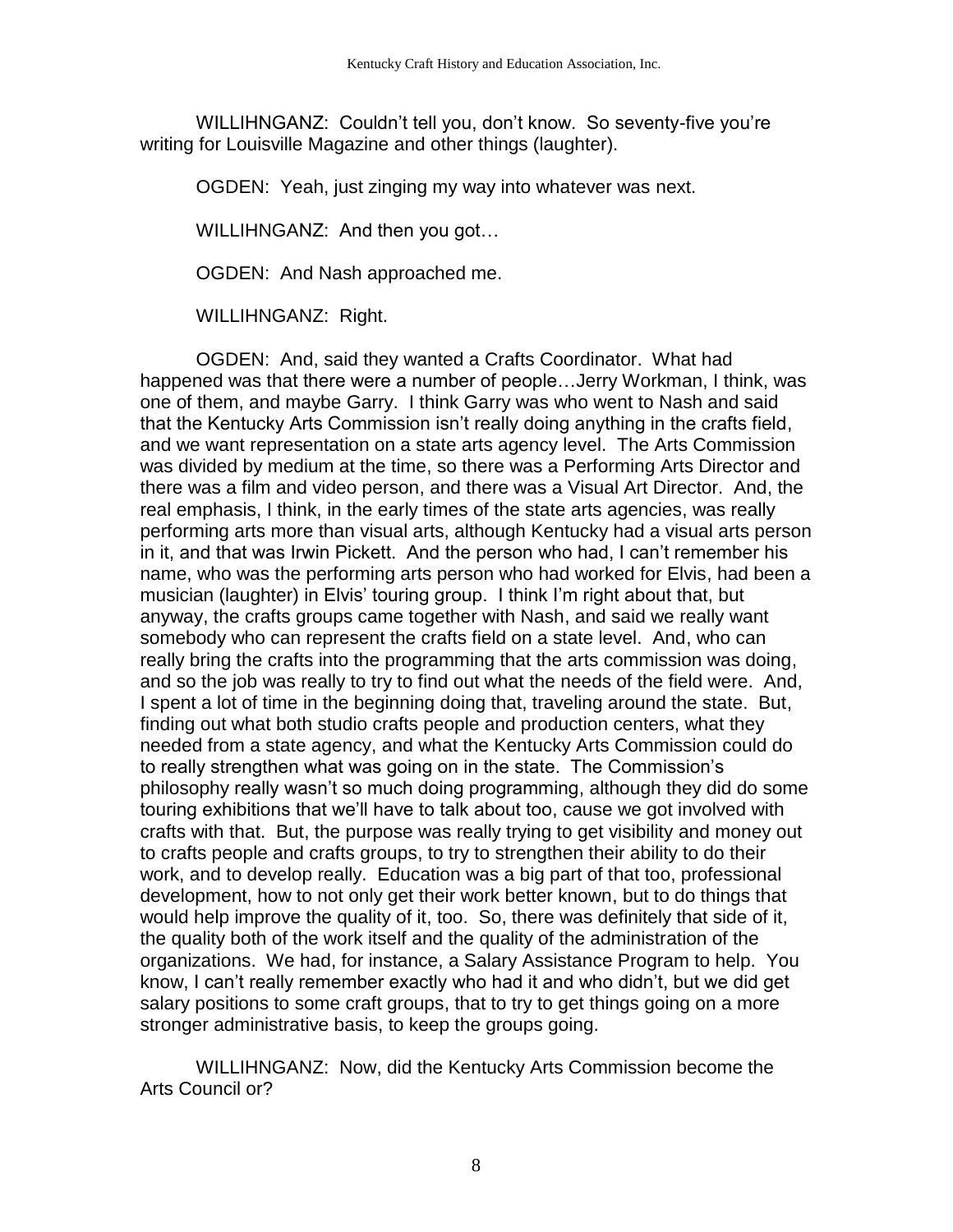OGDEN: It did.

WILLIHNGANZ: Okay, when did that transition take place?

OGDEN: That was during the Brown administration.

WILLIHNGANZ: Okay.

OGDEN: It was an interesting time. Actually I guess I would say that the, the administration was interested in raising the visibility of the crafts field, and so actually the Arts Commission was abolished. And the Department of the Arts was formed in which the Arts Commission was kind of absorbed in that. We lost a lot of staff at the time, and a program that I want to go back and talk about, which was the traveling exhibition service. But, there was a lot of turmoil at the time, and the National Endowment for the Arts threatened to withdraw federal funds, because the citizen board had been abolished. The citizen board that had authority over how the money was spent, and the National Endowment for the Arts was worried that one governor, or one political person, could make decisions based on personal politics instead of trying to broaden the way the moneys were distributed by a broader citizen board. And so, I don't know whether that would have been the case or not, but there was a lot of turmoil.

WILLIGHNGANZ: Was that at the point at which the Commission became the Arts Council?

OGDEN: Well, what happened was because of this, the Brown Administration then reinstated the Council. In order to make it clear that it was a different agency, they called it the Council instead of the Commission. It was essentially the same idea though. It was a governing board that had authority over how the money was distributed and used, and it was people from all over the state. When it was reinstated, Al Smith, who has been well known for his comment on Kentucky program, agreed to be the chairman. And Barry Bingham, Sr., Al said he would do it if Barry would do it, and Barry said he would do it if Al would do it. So they did, and it was really wonderful, because it kind of revitalized the whole energy of the importance of a state arts agency with a citizen board. And, it was for a long time part of the Department of the Arts, and then all things got moved to Commerce, and then they got moved back later to Education. I think it showed the importance of the crafts, and the kind of tension, in some ways, of the field, because there is the kind of education side of it. We used to be the Education and Arts Cabinet, and then were moved to Commerce, and there was real emphasis on the commercial of the sales of crafts. But, the Arts Council, I would say, and Commission before it, was interested in the commercial side of it, but it was a broader approach to the arts, and a broader approach to the craft field. So, that's what happened!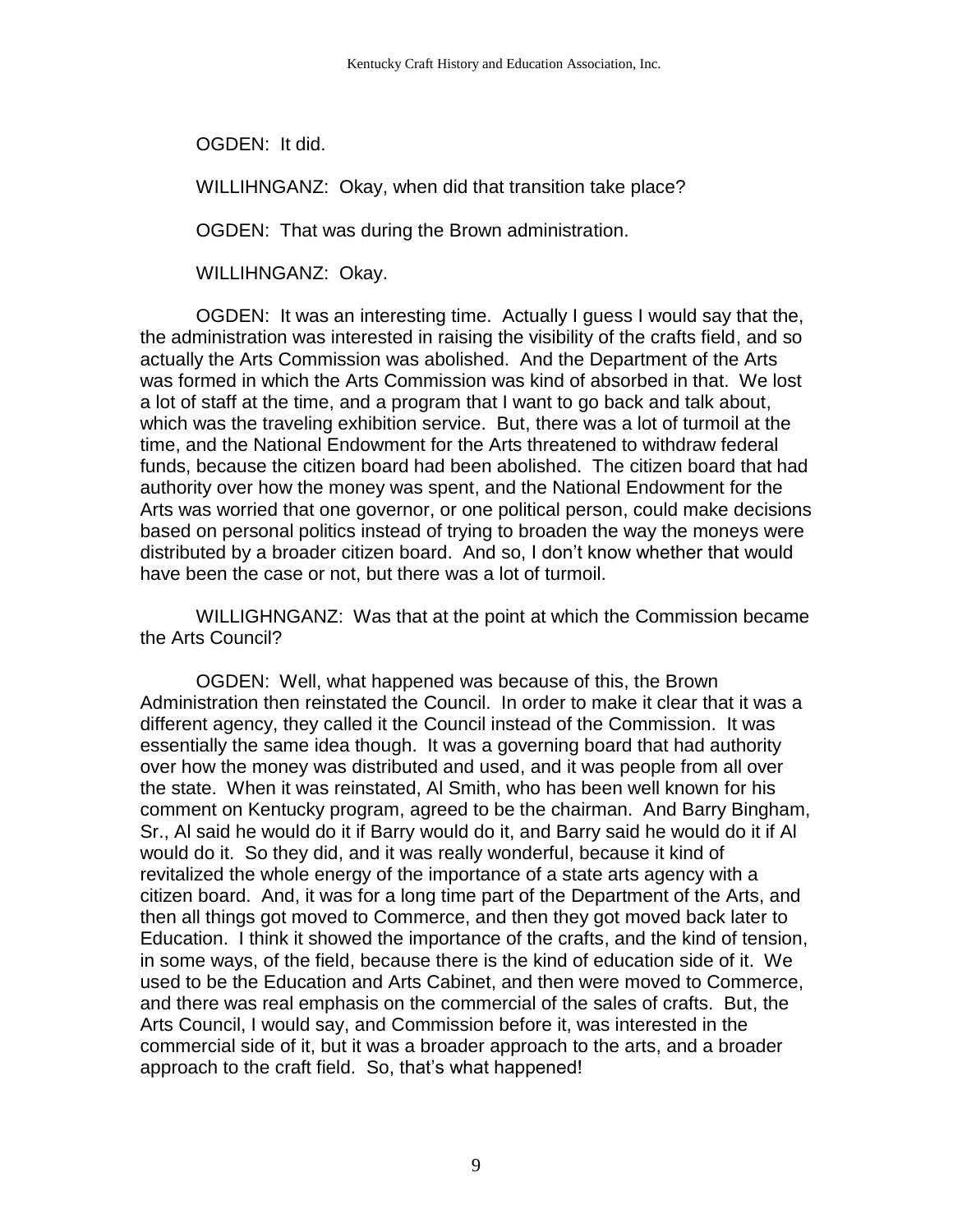WILLIHNGANZ: Okay. So you were there for a couple of years in that position, I believe?

OGDEN: Yeah, seventy-six, probably seventy-eight.

WILLIHNGANZ: Yeah, right, as Crafts Coordinator, then you became the Director of the Arts Program.

OGDEN: What that really meant was I was overseeing all the grants programs, and we had kind of moved from a disciplined based agency to one of function, and so I was overseeing all the grants. I think the most important thing, the greatest accomplishment in a sense about the position, was not so much what I did, but the fact there was a position that was a Crafts Coordinator, and it really brought the crafts into the main stream of the State Arts Agency Programming. And so, crafts became important in the traveling exhibition service. I mean there were a number of well…a furniture show, for example, of Kentucky Furniture, that we ended up actually buying pieces from the show; the show toured around the state, and then we bought pieces for state agencies, including the Arts Commission. So, our desks were all hand made, which was wonderful.

WILLIHNGANZ: Wow!

OGDEN: I might add, probably, not as expensive as something that would have been, you know, manufactured. But, it was…so we were trying to do things that incorporated the crafts in the programs that the Arts Commission was already doing. And, one of the important things was making sure that the funding, both state and federal funding, went to support crafts initiatives as well as performing arts and other visual arts. And so, I think that was one of the, really, beginnings of really trying to have the state's support, and the visibility, and what was going on in the field.

WILLIHNGANZ: Now, there were a major outlet for craft people has been down the years, the gift shops at the state parks went on.

OGDEN: Absolutely.

WILLIHNGANZ: Did you have an influence on it?

OGDEN: Oh, my gosh! That was always one of the biggest issues. I worked a lot in that, and I must say it was discouraging a lot of the time. It was very hard to get. Most of the state parks had gift shops, and we were trying to really upgrade what was in them, and to try to really include more of Kentucky crafts and less kind of tourist stuff. And, a lot of those positions were local. And, a lot of them were political. And, they were a number of people and were not particularly well versed in the arts or in the field or in design or anything. And so,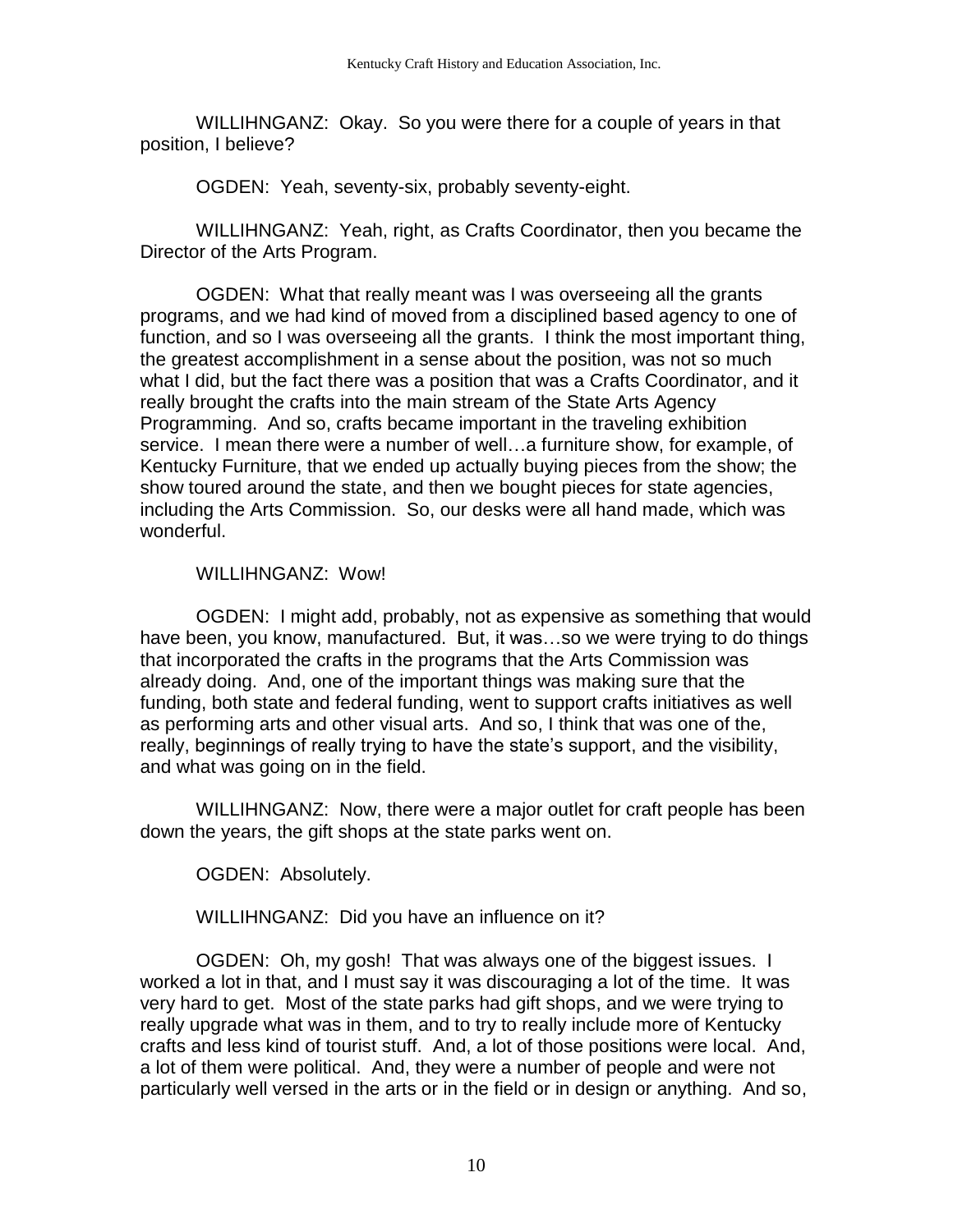we were trying to upgrade the kind of doing education programs trying to help the state park people do a better job of finding crafts people and including them. I'm sure what Fran has done…I'm sure what the Crafts Marketing Program has done has really helped that more than anything. But, it was our emphasis…was always trying to get people out and around the state to take responsibility, to actually, to find the crafts people, and to sell them, and to upgrade their quality. It was, I don't know how successful we were at the time. I have seen some beautiful things in the gift shops in recent years, so I think like Churchill Weavers, sadly is not going any more. But, they still have a lot of tourist things. But, I think they seem to have some nice handmade things too.

WILLIHNGANZ: Oh, that's great! Now tell me a little bit about how the craft marketing program…how did that intersect with your organization, with the Arts Council?

OGDEN: Well, when the Department of the Arts was formed the Craft Marketing Program was started as a kind of separate division. There was the Craft Marketing Program, and there was the film commission…was brought into all of that. It was a separate program. And the Kentucky Arts Council continued to do in a sense what it had been doing before. So we really…I was still doing what I was doing before, in one way. I mean, I was working with organizations to try to help them get grants, and get programs started, and strengthen their operations. So I was doing that, but I was not involved in the marketing programs that the Department of the Arts had, the Craft Marketing Program. I really was not.

WILLIHNGANZ: Okay. I'm trying to look at how all these different organizations sort of intersected and interlaced as they moved along. And, you know, you have the Southern Highlands Group, which is only part of the state. But was very large, because of all the other states that it included, and very powerful in terms of being a marketing tool.

OGDEN: Right, and the Guild.

WILLIHNGANZ: Then you have the Guild forming and organizing its various activities.

OGDEN: It was interesting, sort of regional, when I kind of came on the scene. We did in that two year period, I believe, there was a National Craft Administrators conference that three of us really put together. There was a person from the TVA, and a person who worked in Tennessee, and there might have been a person, I think, in South Carolina, too. And, we put together a National Craft Conference, so that there was beginning to be, at least from a State Arts Agency point of view, this was for State Arts Agency people, much more dialogue about what programs were going on in different states. And later, there was something called the National Craft Planning Project that I was also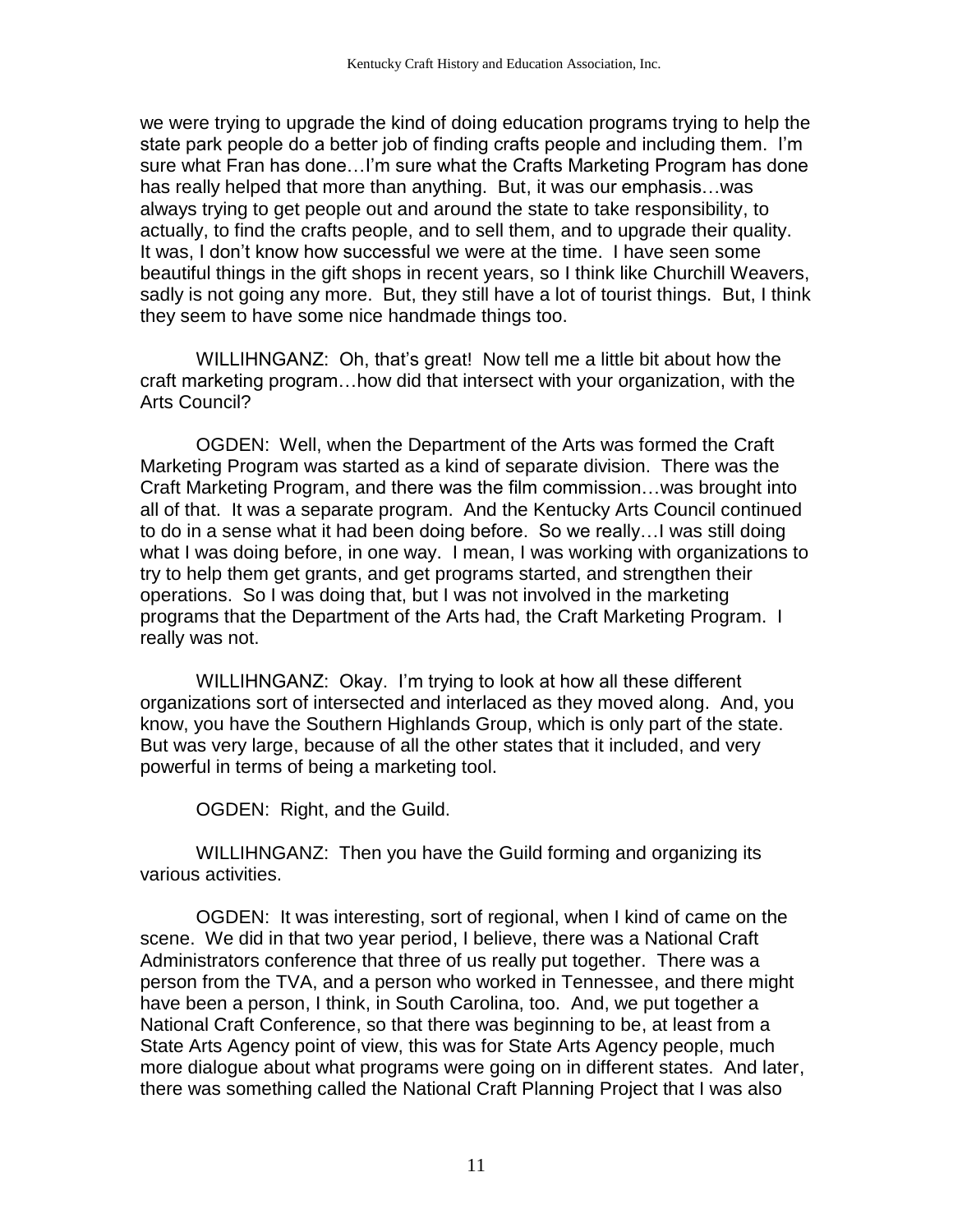involved in, that was on the test force of and trying to really develop relationships between crafts groups nationally. And, having a real sense of what the needs are in the field, and whether they were regional needs, or whether they were national needs, or was it all local. And so, I would say they were kind of (you were to get back to your question) they were kind of overlapping areas of interest. And certainly the Southern Highland Guild had a lot of Kentucky members. And so, I would say they were not duplicating each other so much as they were various options for crafts people to have more visibility both in Kentucky and regionally. And then, the American Craft Council was a very important organization, which we talked about a little bit with Mrs. Webb. But it was doing regional workshops, regional shows as well as, some national things, and so there was kind of layers that were developing. And this was really beginning in the seventies…sixties and seventies more the seventies, I would say, layers of support that would be both national and regional. And then, state agencies, and then independent private agencies, and I don't know what the Kentucky Arts Council…what its sort of philosophy is right now, but while the Crafts Marketing Program was going on with the state, I would say the Arts Council's interest was still more in how to strengthen the Guild, and to make sure that they were independent organizations apart from the vagaries of state government. I mean, you know, it's important, I think, as it is in funding to have to not be counting on just one source. And certainly, you know, if you rely all on state money, it's a big problem. And, I would say that was probably true from the point of view of the independence of crafts people. I think it's really important to have agencies other than the state agency.

WILLIHNGANZ: Some of this, most of this in fact, we've probably already covered. But perhaps, not exactly the way they phrase it. So, I'm just going to read these to you the way they are, and if you want to comment further about them, that's fine. If you don't, we can move along. What was your background experience, education and career that brought you to the Kentucky Arts Council?

OGDEN: Yeah, I think we kind of talked about that.

WILLIHNGANZ: We've pretty much covered that.

OGDEN: Artistry and the House Beautiful Magazine Crafts Editor World, and the change that made me really want to come back home. I think it's always exciting when something happens and it totally changes your life. And, it's a big surprise, and that book that Mrs. Webb sent me to was one of those occasions.

## WILLIHNGANZ: Wow!

OGDEN: I've had several of them in my life, including getting married for the first time at age fifty-three.

WILLIHNGANZ: Yes, that would be a change.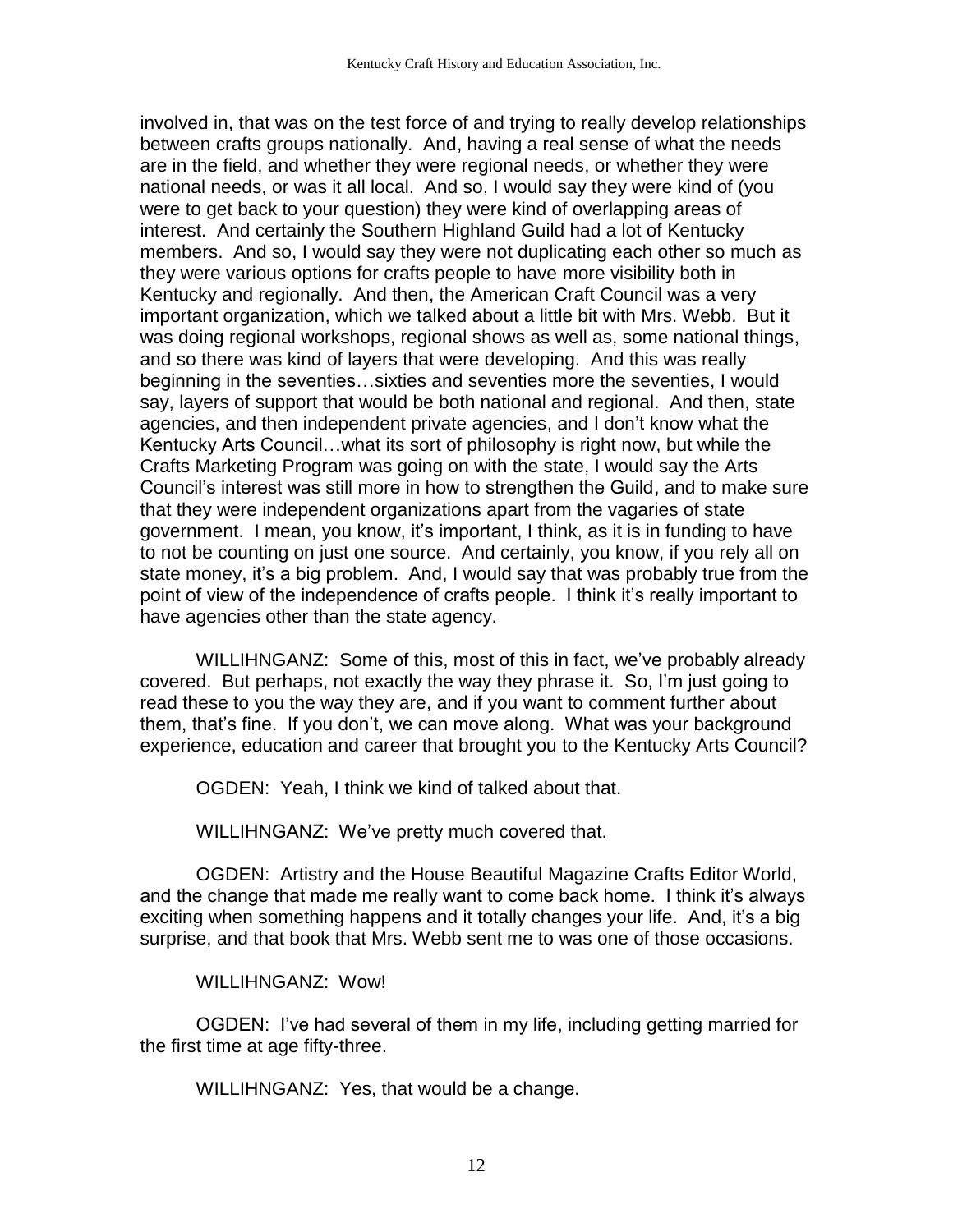OGDEN: Laughter.

WILLIHNGANZ: That would definitely be a change (laughter).

OGDEN: It's like a sea change, which is what we call our cottage in Maine (laughter).

WILLIHNGANZ: Oh, that's terrific!

OGDEN: Transformation.

WILLIHNGANZ: Indeed!

OGDEN: But, this was, in fact, that for me coming back here.

WILLIHNGANZ: Wow! Hum, that's terrific! You said your title was Craft Coordinator. Did this position exist prior to your hiring?

OGDEN: No. I think we mentioned this, too. A number of crafts people had come to Nash Cox, who was the Director of the Arts Commission, and said we want somebody on the staff who has our interests in mind, and have the Arts Commission itself pay more attention to our needs and interest.

WILLIHNGANZ: Okay. What were your responsibilities as a KAC staffer?

OGDEN: Well, I probably had that written down in some form that makes (laughter) a lot of sense than what I'm going to say. But, I think it was to determine the needs of the field, and then to try to develop more visibility, more funding sources, more connections for crafts people and crafts groups in the state, based on the needs that they expressed.

WILLIHNGANZ: Okay.

OGDEN: And it turned into really more of administering grants, too. I mean I did that. That was a big part of the job was making sure that people around the state…that crafts people knew what was available, and that the people who were overseeing the decisions had crafts people's interest in mind. So, I actually was involved in choosing the jurors or the panelists, so to make sure that the people who were applying for funds had people who really understood what it is they needed.

WILLIHNGANZ: Wow, a lot of responsibility there! What was the status of the craft movement at the time you came on board?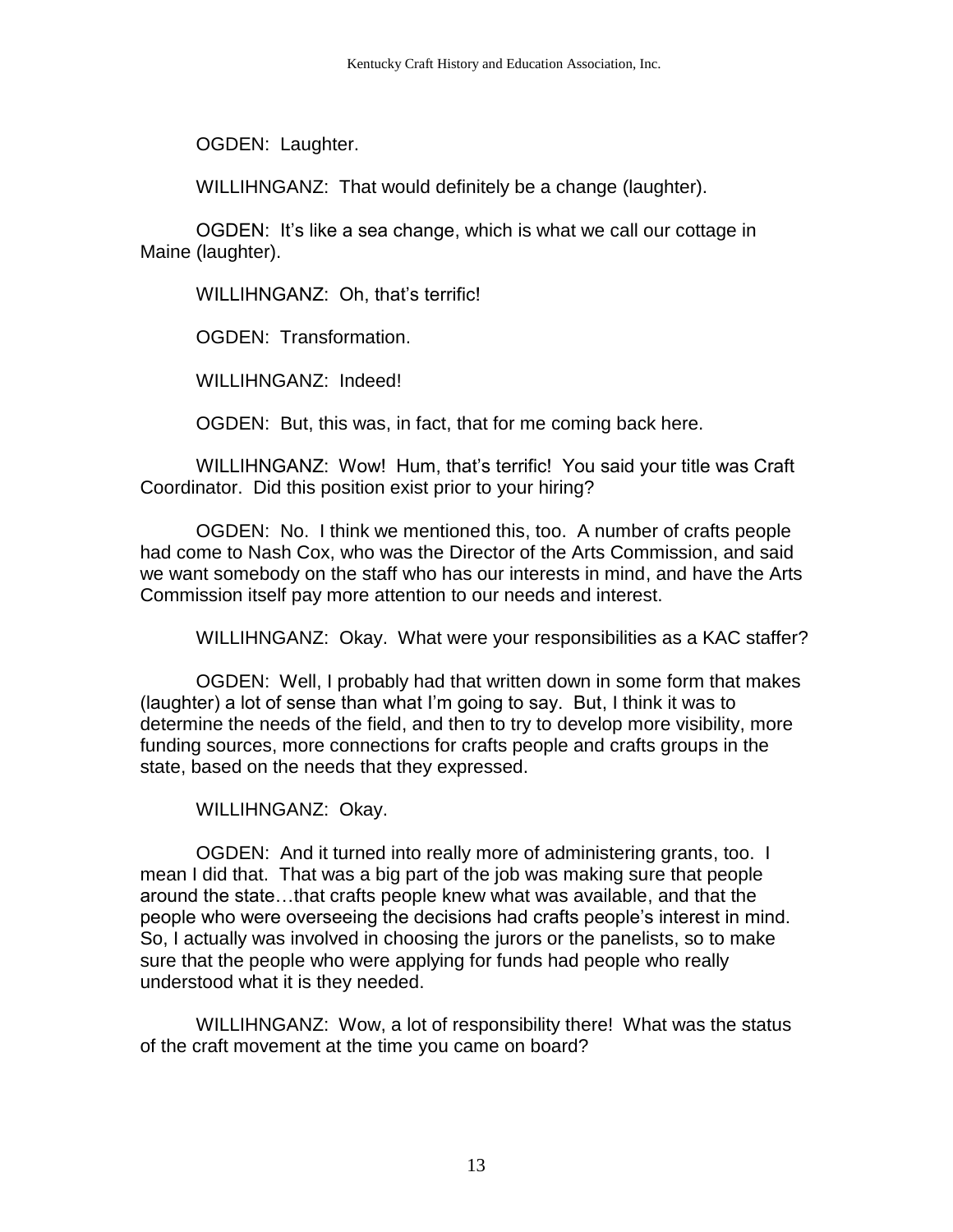OGDEN: Well, in Kentucky we talked quite a little about the national scene, and that show Objects U.S.A., and In Praise of Hands, and how the whole field was just beginning a resurgence. Because clearly, in the earlier thirties and so forth, there was more active and then there was sort of a less active. And, I definitely think that the whole field was just getting ready to want to be more visible in Kentucky at the time. There were a lot of wonderful organizations that had been going for quite a while. And, we talked about Berea College and the importance it had in the field, and the Arts Center Association in Louisville. There were studio crafts people as well as the craft production centers, and so forth, and it was, I think, it was just a time that there became considerably more interests in the field. As evidence, Phyllis' interest, Phyllis George wouldn't have been interested at all if it hadn't been that the field was beginning to become more active, I think.

WILLIHNGANZ: It may seem like a trivial observation, but it seems to me like the interest in the crafts area, art in general, sort of surged and drew down according to whether we were at war or not.

OGDEN: Well that's interesting, yeah.

WILLIHNGANZ: Just we get preoccupied with all of the drama and trauma of the war process and it's interesting.

OGDEN: Well, and then I guess in the thirties certainly there were needs…income needs, and some of the organizations…a lot of various organizations in eastern Kentucky got started originally, to try to help people in areas that had a lot of poverty find alternate sources of income, and in that, the Hound Dog Hookers. There were people who came into east Kentucky from outside of the area to help start some of these places. There was a place called the Quicksand Craft Center and Vest. And, there were Lost Creek Craftsman, and various groups that were really started as economic development engines early on.

WILLIHNGANZ: But, don't you think that to some extent the introduction of commercial interest can change radically the quality of the craft production?

OGDEN: I think it is something to be very careful about. And, I would say one of the things that Nash and I did was to go to Ecuador. We have a partnership, Kentucky does, with Ecuador, and to try to develop a kind of partnership in the crafts field there, so we would have exhibitions here, and would send Kentucky crafts people's work there. And, I can't remember exactly what actually happened, but we did go to Ecuador. And, at the time, I remember thinking, you know, when they're trying to really promote these big craft production facilities, you really could lose a lot of the original kind of the quality of the craftsmanship of the time it takes to do things. And, another trip that I did once was, that was really fascinating, was I was in China right after Nixon in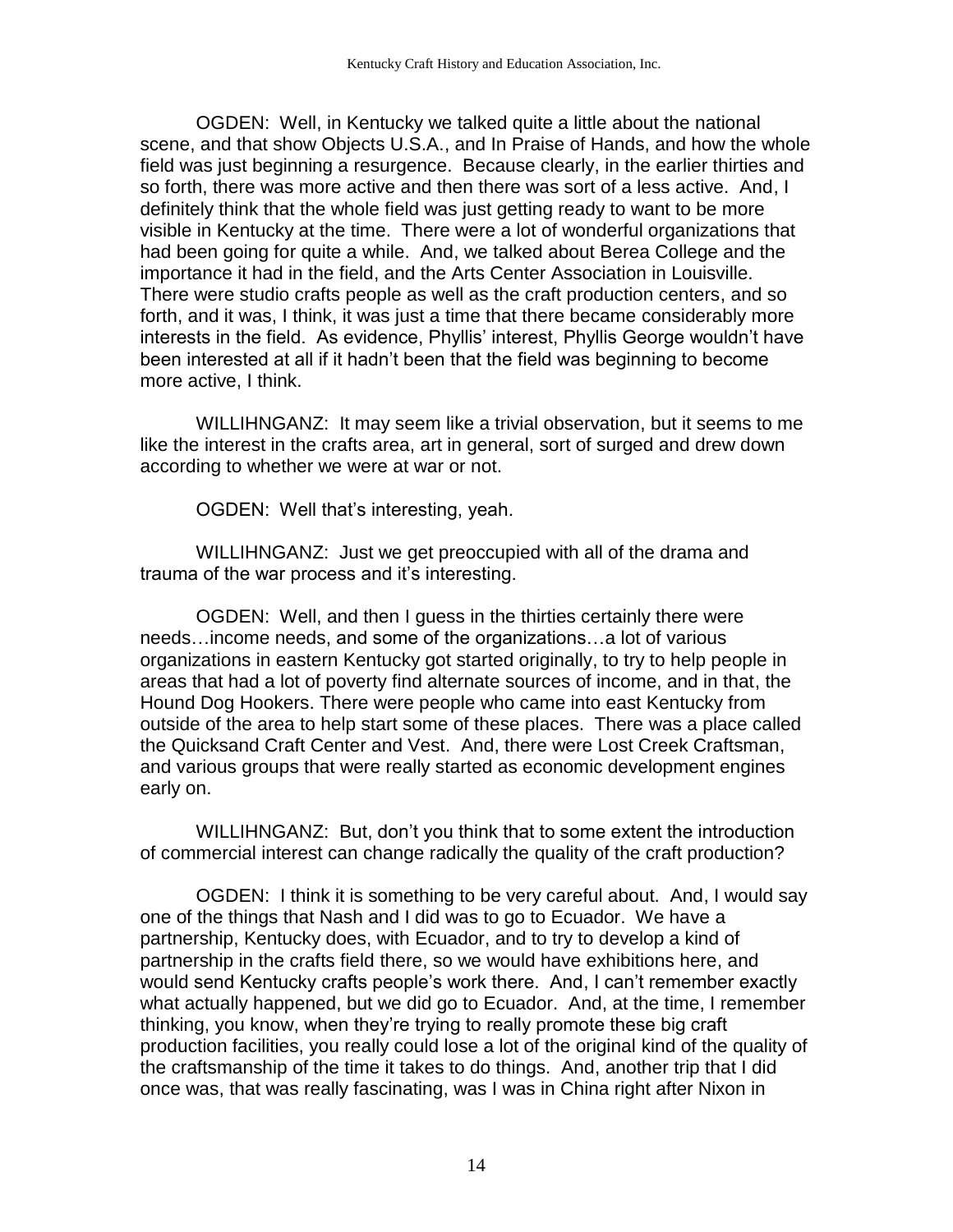seventy-eight. And, a group of people who were involved in the crafts nationally went. And, one of the reasons China let us in, People's Republic, let us in, because I mean, most people weren't traveling there then…was that they wanted us to look at their craft production and make recommendations. Well, these were a lot of museum people, and a lot of us didn't know, really, a lot about jade factories, or they had old looms that they had gotten in England, that were terrible on people's ears and stuff, and making a terrible racket. And the jade factory was using water to carve them with no masks on or anything. But, going back to your question, I think, when you try to develop a production, you have to be really, really careful about the quality, because you can really slip up on it if you're not careful. And, I think some of the organizations in Kentucky, like the group that Jerry Workman worked with, the Save the Children Federation, and Appalachian Fireside Crafts, always cared a lot about keeping the quality up as well as trying to develop opportunities for more of crafts people to be involved, so they would get more income. But, it's a slippery slope, I have to say.

WILLIHNGANZ: It is a slippery slope, and I think any group or artist has to make decisions in terms of where they're going to be along that line. I was interviewing Walter Cornelison from Bybee Pottery.

OGDEN: Sure, yeah.

WILLIHNGANZ: And, I got the chance to drive to the original Bybee Pottery and go through it, and I shopped some of it.

OGDEN: That's in Richmond isn't it?

WILLIHNGANZ: Yes. And, you go in there and the roofs are, you know, about five foot eight or so, and I'm ducking down in there, and he was telling me that, you know, they got basically approached. And I don't know if this was the Phyllis George initiative or how this came about. But, they got approached by Bloomingdale's, and they wanted production on such a level they said, you know, we would have to completely change our process in order to meet those kinds of.

OGDEN: They didn't do it.

WILLIHNGANZ: So, they didn't do it.

OGDEN: Well. There were complaints at the time, I remember, about…because the Bloomingdale's program had Christmas ornaments made out of old quilts. And, there was a kind of hue and cry that somebody was cutting up old quilts to make Christmas ornaments, to try to go into the sort of House Beautifully kind of, you know, approach. I did a little investigating on it, and found at least people were saying that they were old quilts that wouldn't have been used anyway. I don't know. I don't know whether that's true or not, but it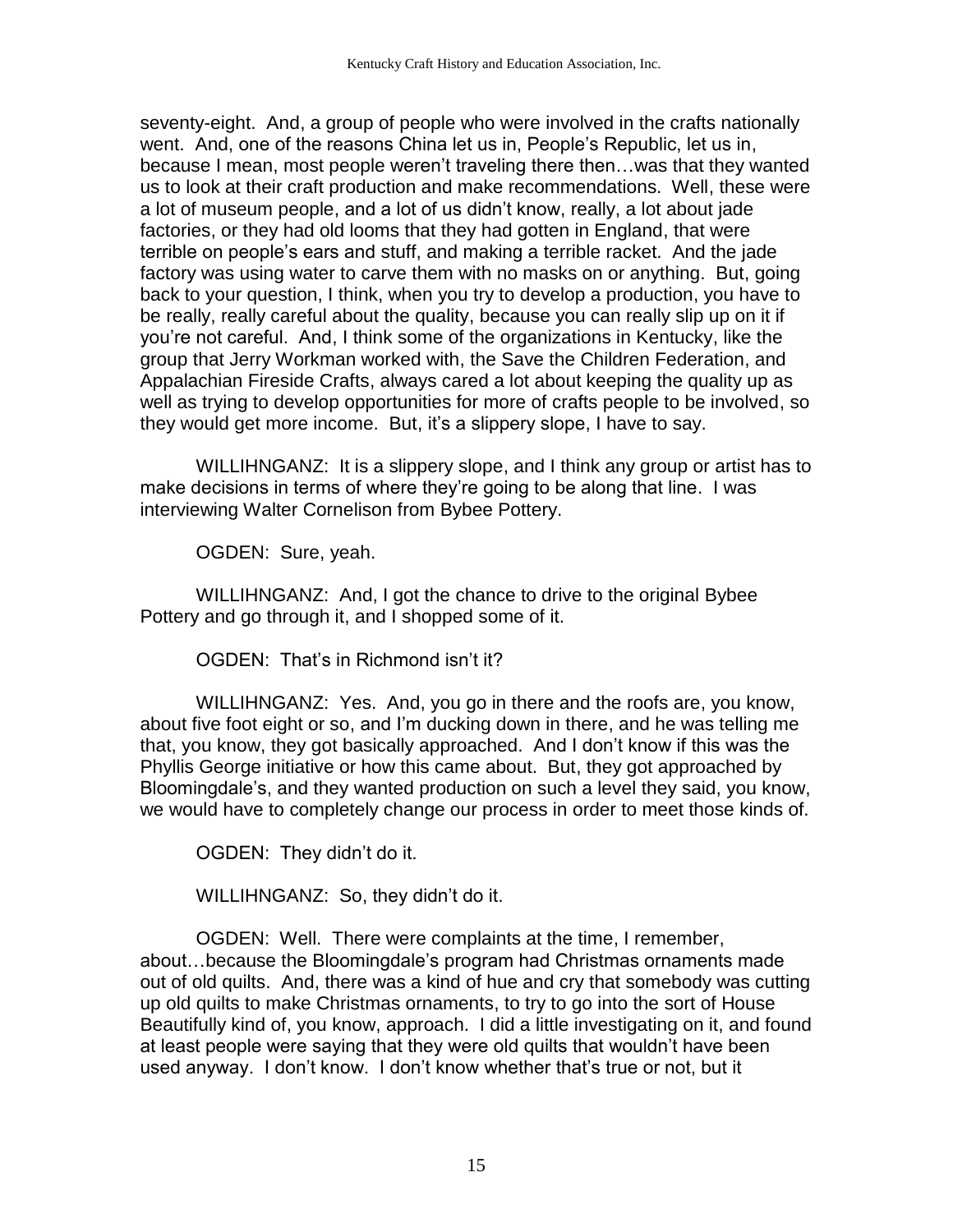certainly is an example of how you can get a real problem if you're not on top of that kind of issue.

WILLIHNGANZ: Yeah. Well, there was a point at which crafts weren't art. They were, I need a chair to sit on I'm going to make myself a chair.

OGDEN: Yeah.

WILLIHNGANZ: And then at some point, they became stylishly designed, and then you had the merging of functionality, and the Shakers probably emphasizing this more than any group. They have functionality, and at the same time, they have a style on aesthetic that's terrific. And you look at that transition, and how we've gone to now we make chairs that you don't actually sit on because their so beautiful. I wouldn't want you know.

OGDEN: Or, they're not functional.

WILLIHNGANZ: Yeah (laughter).

OGDEN: And, they've got sharp (unintelligible) things sticking out of them, or I don't know what, or tea pots that don't pour.

WILLIHNGANZ: Yeah (laughter). A certain number of those too.

OGDEN: Laughter.

WILLIHNGANZ: But, they're beautiful to look at, and terrific on the table. They look great (laughter)!

OGDEN: It's definitely…there's a continuum on there between. But, I think, I mean, that's the great genius of a lot of the Kentucky things is, they were so beautifully designed. And I don't know why that's the case. Seems that in Kentucky, instead of other places, that the things that were utilitarian were so beautiful…the coverlets and the quilts.

WILLIHNGANZ: Yeah.

OGDEN: There is a quilt that the Speed has that's just magnificent, that's a Kentucky quilt. And you wonder where this vision…kind of some of these people came from, because they were not necessarily…didn't go to art school (laughter).

WILLIHNGANZ: Laughter.

OGDEN: And some people did, but not.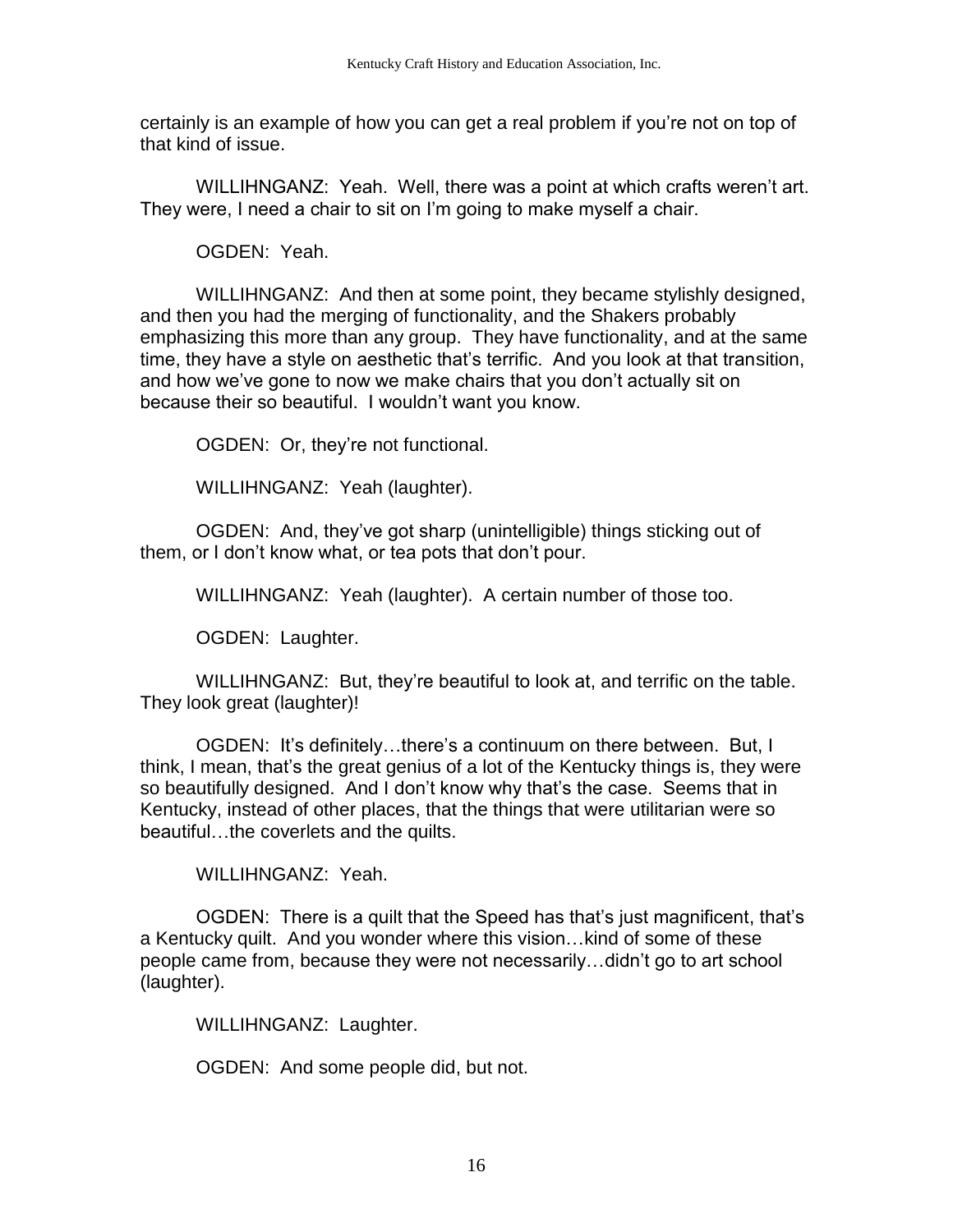WILLIHNGANZ: That's true. I'm always curious about where the line is between what we call hand crafts, because for instance, I was talking to some people from Louisville Stoneware, and I interviewed at one time the Manager of Production there. And, I was at the time writing resumes, and I wrote his history. And he was telling me basically about how they made a decision to be sort of middle of the road between actual handcrafting and manufactured bowls. So, they developed various processes which involved a certain amount of hand work.

OGDEN: People actually threw the pots on a wheel.

WILLIHNGANZ: Right. But they could do this at a level at a speed which made it semi-industrial.

OGDEN: Right.

WILLIHNGANZ: And you talk to Richard Belando about the development of the overhead hanging looms.

OGDEN: Yes.

WILLIHNGANZ: That could move five times as fast as the old traditional hand looms, and how he trained people to basically shoot that shuttle across there, and work the pedals. And those looms just cranked, and they just put out material. I was interviewing another lady who does embroidery. Okay, embroidery is pretty neat stuff. I like that design, and she shows some of her stuff, and it's wonderful. And, she tells me she does most of this on the computer. And she'll design it on the computer, and the computer feeds it into a machine, and it embroiders for her.

OGDEN: Wow (laughter)!

WILLIHNGANZ: Now where's the line there (laughter).

OGDEN: Right.

WILLIHNGANZ: I mean is this really a hand…I mean she does hand typed.

OGDEN: Yeah. It has a lot similar with the whole book field. You know, like my friend in Monterey. I mean you set everything, all the type, by hand.

WILLIHNGANZ: Shoo! Not many people are doing that anymore.

OGDEN: I'll show you a book that I did. It was wonderful! But, you know, I don't know if one could answer when that line happens. And in the same way, when I was talking to Mrs. Vanderbilt Webb, and I said, "What's the difference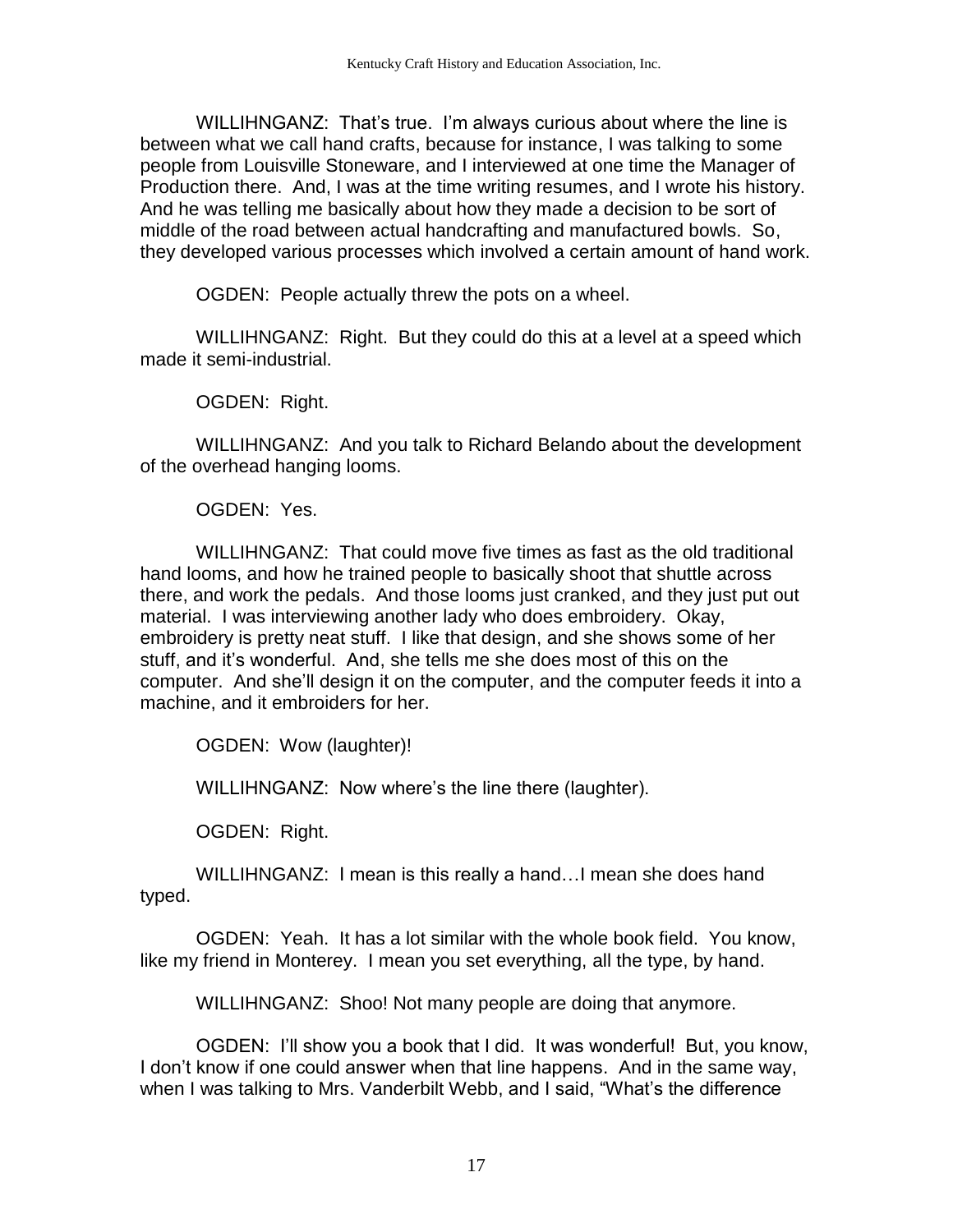between art and craft?" And her answer was not an answer. She didn't answer me, she said, "Go read this book (laughter)."

WILLIHNGANZ: Laughter.

OGDEN: And the book changed my life, but I still don't know the difference between arts and craft (laughter).

WILLIHNGANZ: Yeah, I understand what you're saying.

OGDEN: (Laughter) I think intention always is something. I don't know how you fund intention, or make a decision about intention. But, I think these things seem to work themselves out. It's probably impossible to make a definition, but maybe the Kentucky Guild of Artists and Craftsman has, or maybe Fran did, and you know how they chose what they chose. We used to make definitions about, in order to get state funding, you had to do certain things that involved the public in certain ways. And so, I suppose somebody who's like the Craft Marketing Program would have to do that, would have to make certain rules. And the Guild used to, I think.

WILLIHNGANZ: Yeah. Okay, let me return some (unintelligible).

OGDEN: You want an answer, right (laughter).

WILLIHNGANZ: I've covered my bases (laughter). Well, at some point it would be nice to have one. I'm not sure there is an answer.

OGDEN: Yeah, I think there is.

WILLIHNGANZ: And I think it changes as we go along. What craft programs or initiatives occurred during your tenure as part of the Kentucky Arts Council, as part of the Department of Arts?

OGDEN: Well, I would say that the most important thing, going back to the sort of reason for the position, was to make sure that the state was, and the state programs were including the crafts as part of what they were doing, which they really hadn't been so much in the past. And so, that was a really important thing. And I think that the whole trying to bring both the national and a regional prospective, working coordinating regionally and nationally, was a really important part of it. There were certainly organizations that got state's help that I hope that help was something that made them stronger and better at what they were doing. I haven't looked at a list of who we funded in a long time. I hope that the Artists' Fellowship Program, that funded crafts people, as certainly equal partners in the arts, lists something that was helpful in the long run both, to the people who cut the fellowships, but also in making much more visible the work that was being done by Kentucky artists' and crafts people. I hope that the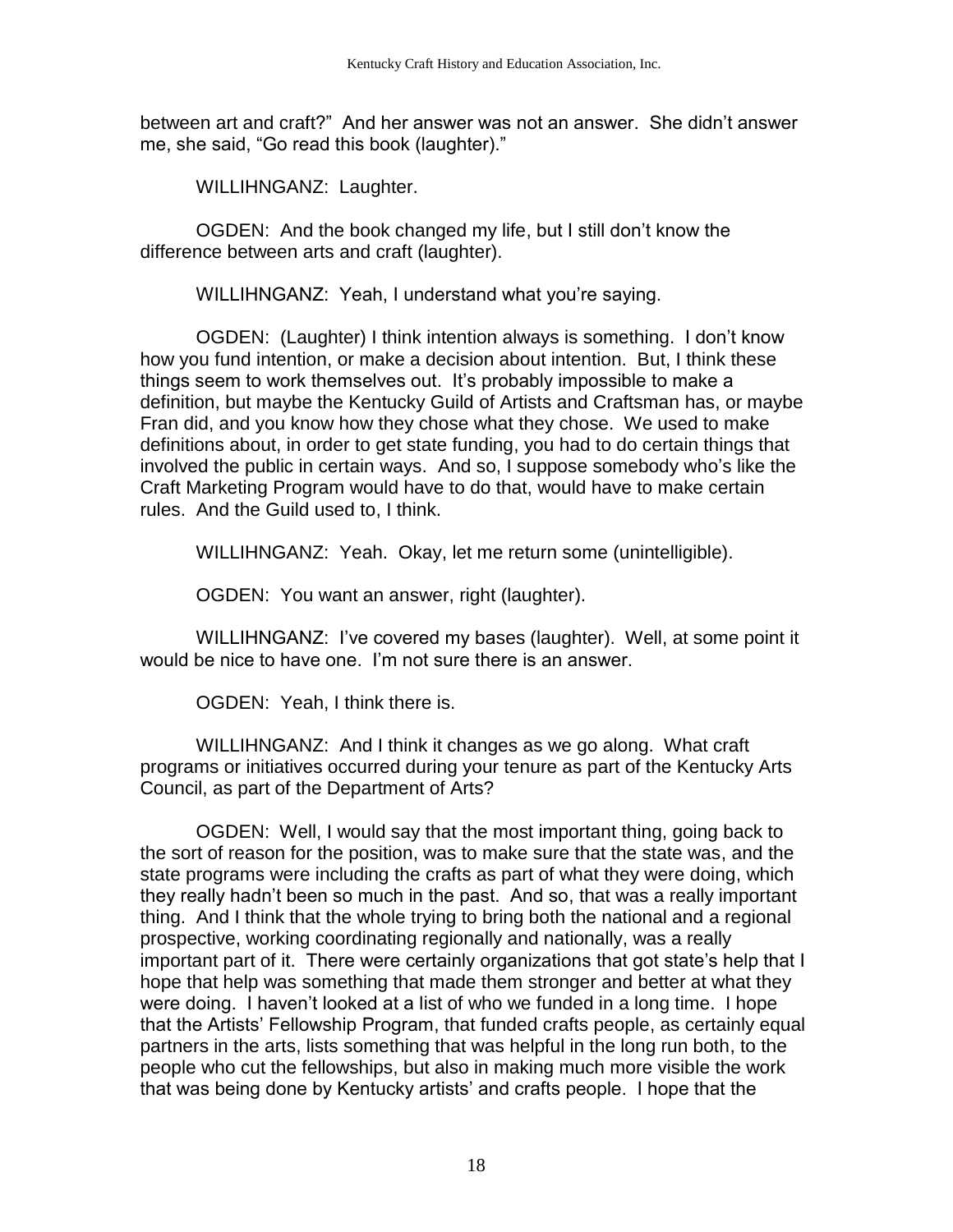Governor's Awards in the Arts that was started during our time there, was something that raised the visibility of crafts people. Alma Lesch was one of the first people to get one of those awards. We had a very collaborative way of working at the Arts Council, so a lot of us were working in ways that I think were helping boost the image of the crafts in the field. And I hope it helped.

WILLHNGANZ: Wow! Okay. How did the changes during the Brown administration affect your work, craft activities in the state?

OGDEN: Oh, well. I think that certainly when the Brown administration started the Craft Marketing Program, it was a very big help to a lot of crafts people financially. And gosh, it's been a lot of years that that program, is still going, which I think is wonderful. So, I would say it was, you know, clear that the Brown administration made marketing and promotion with Phyllis' help. It made things much more visible. Now Fran would be able to tell you much more than I would, what the actual results of that are, and what better incomes of crafts people, and how many, and what the impact of that was. I really, I don't have those figures. But anytime you have, I think, that kind of visibility, it's going to be a benefit to the people who are working in the field. Now, as far as the, I think, a lot of people, became interested in the craft field who might not have otherwise let them take the chance, for as one example. I mean Al and Mary started collecting Kentucky crafts at the time, and it was really because of their involvement with the Brown administration, and they became interested. And now Al's interest has really changed since then. He's collecting contemporary art in a major way, but it all came about because of that. And so, I…it never hurts to have a star (laughter).

WILLIHNGANZ: Laughter.

OGDEN: For visibility and I think they did quite a job of that (laughter). There were some things that were difficult for the Arts Commission. We lost our traveling exhibition service, because funding kind of shifted to get the crafts marketing started. The Arts Council had lost some staff, and that we lost that program, and I think that was too bad, because I think it was, it was Albert Sperath that ran it, it was a fabulous program. Not only did we do the furniture show, but there was a show that traveled…supported the Guild's twenty-fifth anniversary. The Kentucky Guild and it was a wonderful show. There were shows on bookbinding, and gosh, I'm trying to remember. But, there were a number of shows that were really Kentucky Crafts people. And, I think, that was a really important program in terms of getting crafts out in galleries, in spaces, in the state, and I think it's too bad that they're not doing it anymore.

WILLIHNGANZ: Yeah, I'd like to stop for just one moment. Let us continue on, okay. Were you involved in the development of the Craft Marketing Program within the Department of the Arts?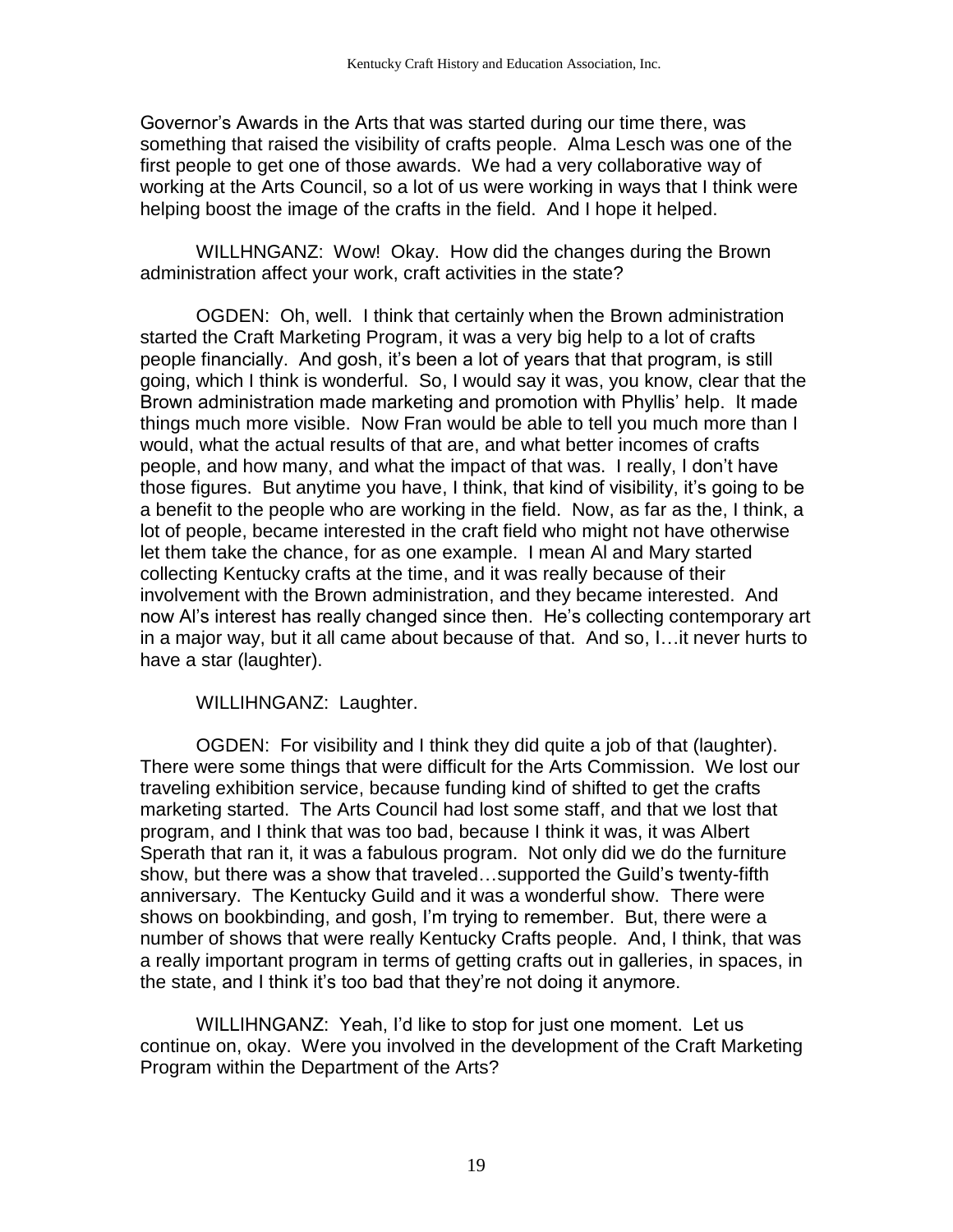OGDEN: I was not.

WILLIHNGANZ: Okay, just not.

WILLIHNGANZ: Were you involved in any efforts to coordinate activities among the various craft based organizations, at the time new programs such as the Craft Marketing and the Kentucky Art and Craft Foundation came (unintelligible) or beginning?

OGDEN: The job I had, really, at the Arts Council, at that point, was running the grants programs. And so, I would say it would be presumptuous of me to say that I was doing any real coordinating of any craft programming at that point. But, I was certainly in touch with artists, and with organizations that were supporting the crafts. And I was, I hope, I had really incorporated the crafts as a full player in the work that the Arts Council was doing.

WILLIHNGANZ: You know, it seems to me almost like what I should do, doing the project I'm working on, is draw a timeline, and try and say, you know, in 1925. I think it is LVAA starts.

OGDEN: Right. When the Speed, and all that.

WILLIHNGANZ: All that, and when did the Speed start, and when did the Guild start…was 1960 and, you know, look at how those all intersect, and put in dates for particular events as well.

OGDEN: Absolutely, that would be interesting.

WILLIHNGANZ: That would be worth doing. There isn't book or anything like that about Kentucky's craft art history is there?

OGDEN: I don't think so. Surely there must have been something through, if it would be, it might be through Berea College.

WILLIHNGANZ: Yeah. I haven't even really been to Berea. I mean I've been through Berea, and done many interviews there, but I have not gone to the College itself.

OGDEN: That's a really interesting question. I don't remember.

WILLIHNGANZ: Yeah, I should talk to Tim Glotzbach. I bet he'd know about this.

OGDEN: I mean, there are other people who have been around in the field long enough too, like Adrian Swain. And, I mean, they might be helpful about knowing if there is something.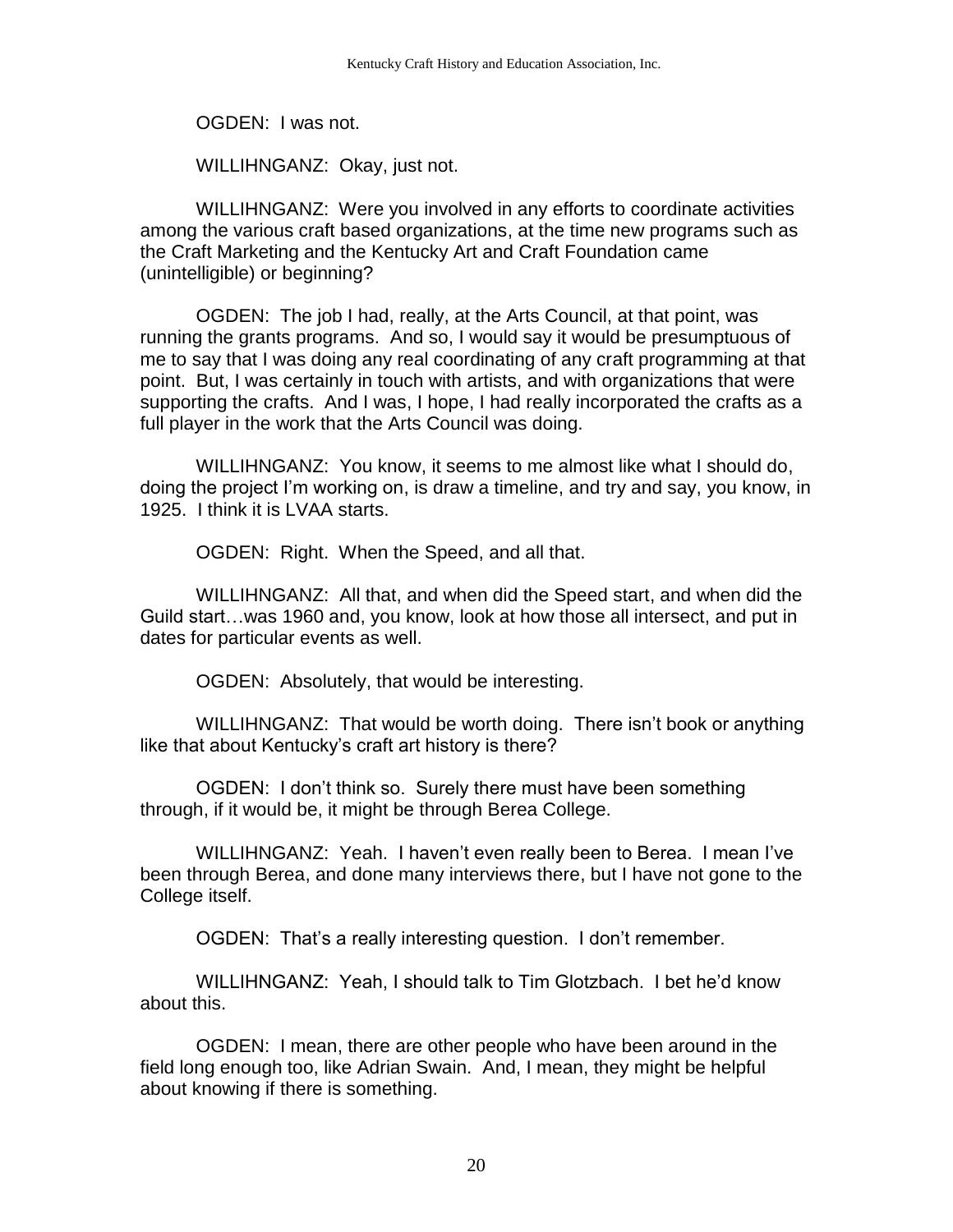WILLIHNGANZ: Yeah. Well, it's worth researching at some point here. Okay, well there's the (unintelligible). What changes did you see within the craft movement statewide, while you were at the Kentucky Arts Council? What organizational changes occurred as part of State government and elsewhere in the state?

OGDEN: I don't know how to answer that, I don't think.

WILLIHNGANZ: Uh, hum.

OGDEN: What would some examples be of changes? Fran would probably know more if they were new organizations started. I mean, that would be one thing to talk about, and I don't know if there were lots more crafts people working. I mean, that's an interesting question, statistically, of how do you measure activity? And were there more groups getting grants? Yes. Were there more groups that had professional, well, maybe not, that had professional directors, but maybe they were being paid more, maybe. You know. Were there more crafts people in Eastern Kentucky, or whatever, than there were when I started? I don't know.

WILLIHNGANZ: I guess what I would think would be of interest, would be wondering if there were changes in philosophy, or values.

OGDEN: You were talking about changes in values from a State prospective?

WILLIHNGANZ: Well. Yeah, from a prospective, I assume, that some of the people on the Arts Commission were appointed or.

OGDEN: All of them were appointed.

WILLIHNGANZ: All of them were appointed.

OGDEN: And they have staggered terms, so that it's not one administration comes in and appoints all of them. That's part of the checks and balances for it.

WILLIHNGANZ: Right.

OGDEN: So, I mean the chairman is usually appointed by whoever is the governor, and although right now it's, I believe it's Todd Lowe, who was Chairman of Actor's Theatre. He's on the Speed board. I mean, he's definitely a really great art supporter with a lot of integrity in terms of his interests in the arts. But, I think what you want to do is to have enough of a balance so that you don't have necessarily one focus during, say, the Brown administration, another focus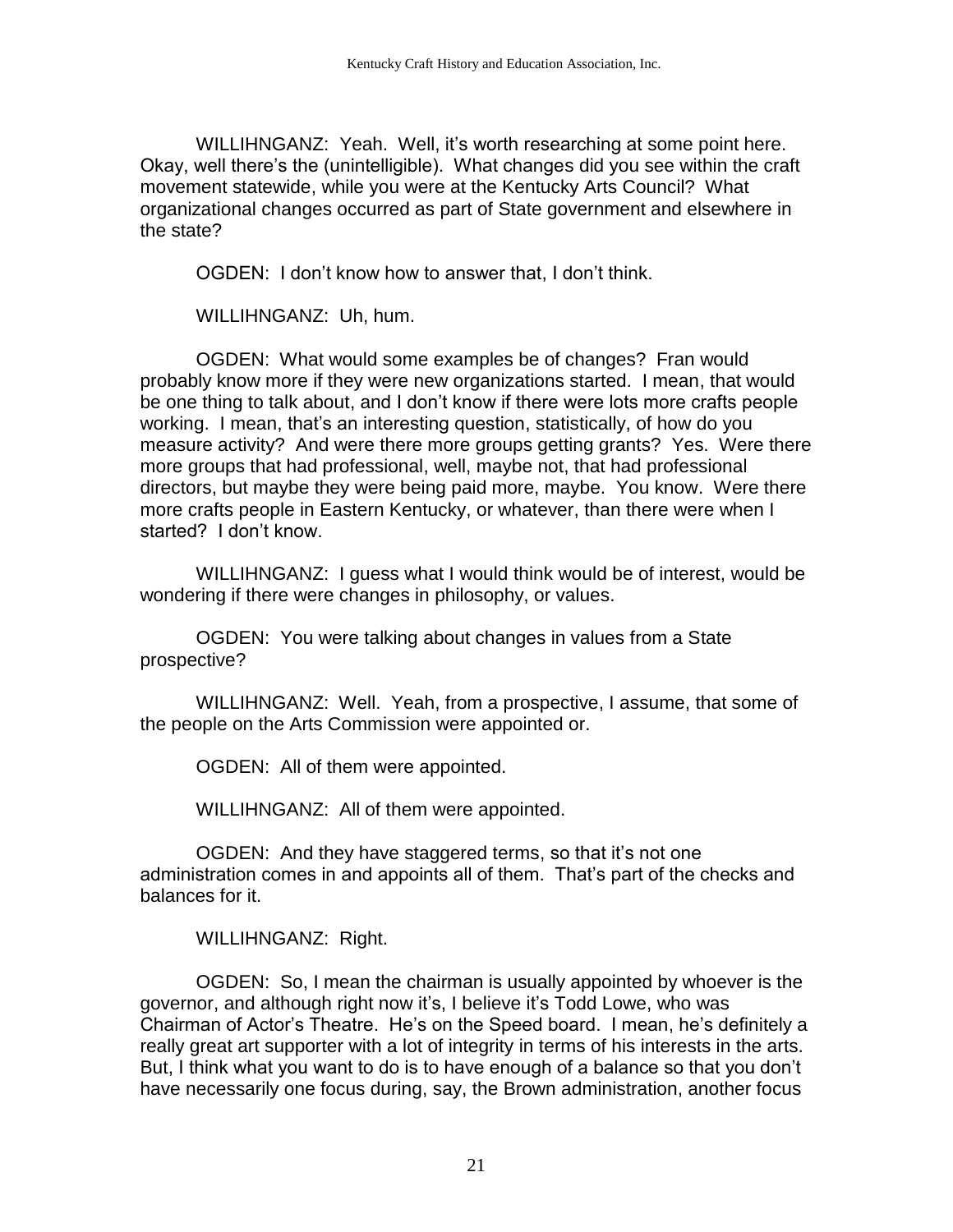during the Collins administration, another focus. I think you don't want to do that. You want to try to have some consistency in the ways of supporting the arts. And I would hope that certain governors would up the ante some, and provide more support that would continue. And so, I don't know enough about the Arts Council right now and its values, but I would assume that given the fact that who's the people I do know who are on the board, and the way the staff is structured and so forth, that they're is still working to try to really support the needs of the state. I know they've done a great planning process that updated their long range plan, and are very much responsive to broadening, and it goes back to issues that you brought up. Are you broadening or are you deepening? They had a grant from the Wallace Foundation. The Speed also did to take a kind of approach that did try to broaden and deepen, and they are still doing that at the Arts Council. So, I assume that the overall support, philosophically, would be similar. I don't know.

WILLIHNGANZ: Well. I wonder, you know, some of the things you were speaking of earlier in terms of support for the visual arts, as opposed to the performing arts, and the mechanical arts if you will.

OGDEN: Right.

WILLIHNGANZ: You know you look at the different conflicting things that, you know, I don't mean to be a reporter who is digging into the seedier sides of things. But, I do wonder if there's a certain amount of competition among various arts organizations for a limited pool of dollars.

OGDEN: Well. It's interesting that, not this administration at the Arts Council, but several years ago, the Speed was sited as being one of the best managed, I love to say, best managed organizations. That it was doing great work in the community, and it got the highest rating of any of the organizations that had applied for state money. And they said, "Well, Speed doesn't need the money. So let's just not give it to them or something." I mean, we really had to struggle to say why state support was really important to what we were doing. So there's that kind of stuff, and certainly when I was at the Arts Council there was tension between how much money went to Louisville and how much money went to the outside the Louisville area. I don't know whether that's still a big deal, but it was a big deal when I was there.

WILLIHNGANZ: I'm sure it's still a big deal.

OGDEN: Big deal. And a group like Appalshop had a lot of strength, in terms of lobbying for the Arts Council…not lobbying the legislature for a greater share of the funds to go to east Kentucky, and to go to support areas that weren't so urban. There's a lot of that.

WILLIHNGANZ: Okay. Yeah.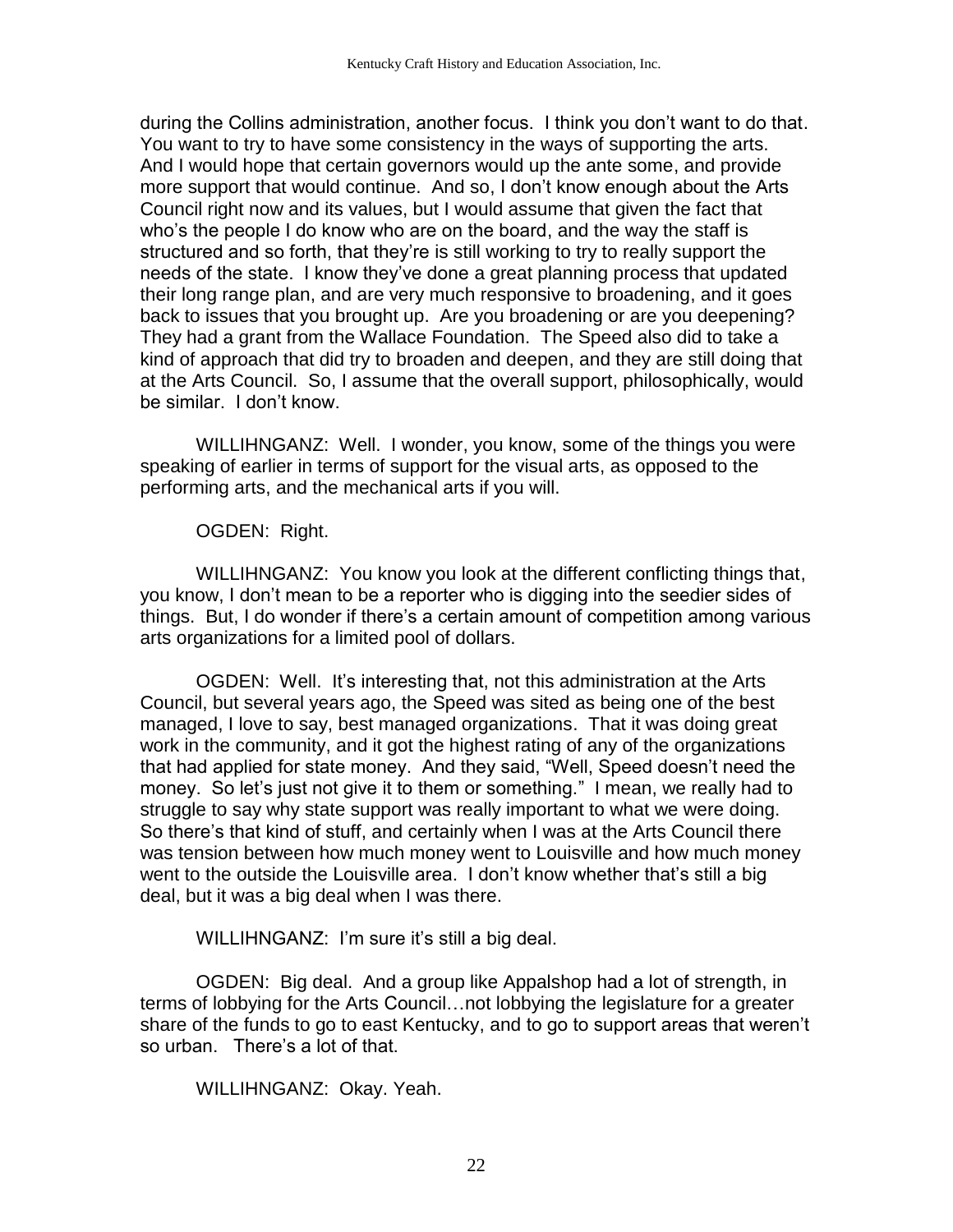OGDEN: Probably still is.

WILLIHNGANZ: I'm sure there must be.

OGDEN: I don't think those things go away (laughter).

WILLIHNGANZ: No (laughter). People are people. What changes did you see within the craft movement statewide while you were…I just did that one?

OGDEN: You did that.

WILLIHNGANZ: What long term impact did these changes have on crafts in the state? What benefits?

OGDEN: Well, I would love to know what Fran's take on that is, because she's been there so much. I mean it's been thirty years since I was.

WILLIHNGANZ: Is that right?

OGDEN: Well thirty years since I was a Craft Coordinator. Yeah.

WILLIHNGANZ: Wow! I guess it has.

OGDEN: And uh (laughter), so I mean I've been at the museum. I was at the Speed for fourteen years and I left there in.

WILLIHNGANZ: Only twenty, you left in eighty-nine so that's.

OGDEN: To the State. Yeah.

WILLIHNGANZ: Right.

OGDEN: Still that's twenty years, I think. So, I really don't know the answer to that (laughter) exactly, except from the Speed's perspective, which is where I really was seeing things, although I was seeing it more administratively than I was artistically. It seemed to me that the development of crafts is an art form. It certainly developed a lot since I was first Craft Coordinator. I mean, I think there's a lot more interest in the kind of expression, artistic expression in Louisville anyway. This interview makes me want to get in my little car and travel around the state like I used to do all the time. I really spent a lot of time in Eastern Kentucky. I spent a lot of time in west Kentucky. And I really miss it. I love the state. It's wonderful. It's so exciting. It was such an exciting time to be a part of all of that. It really was.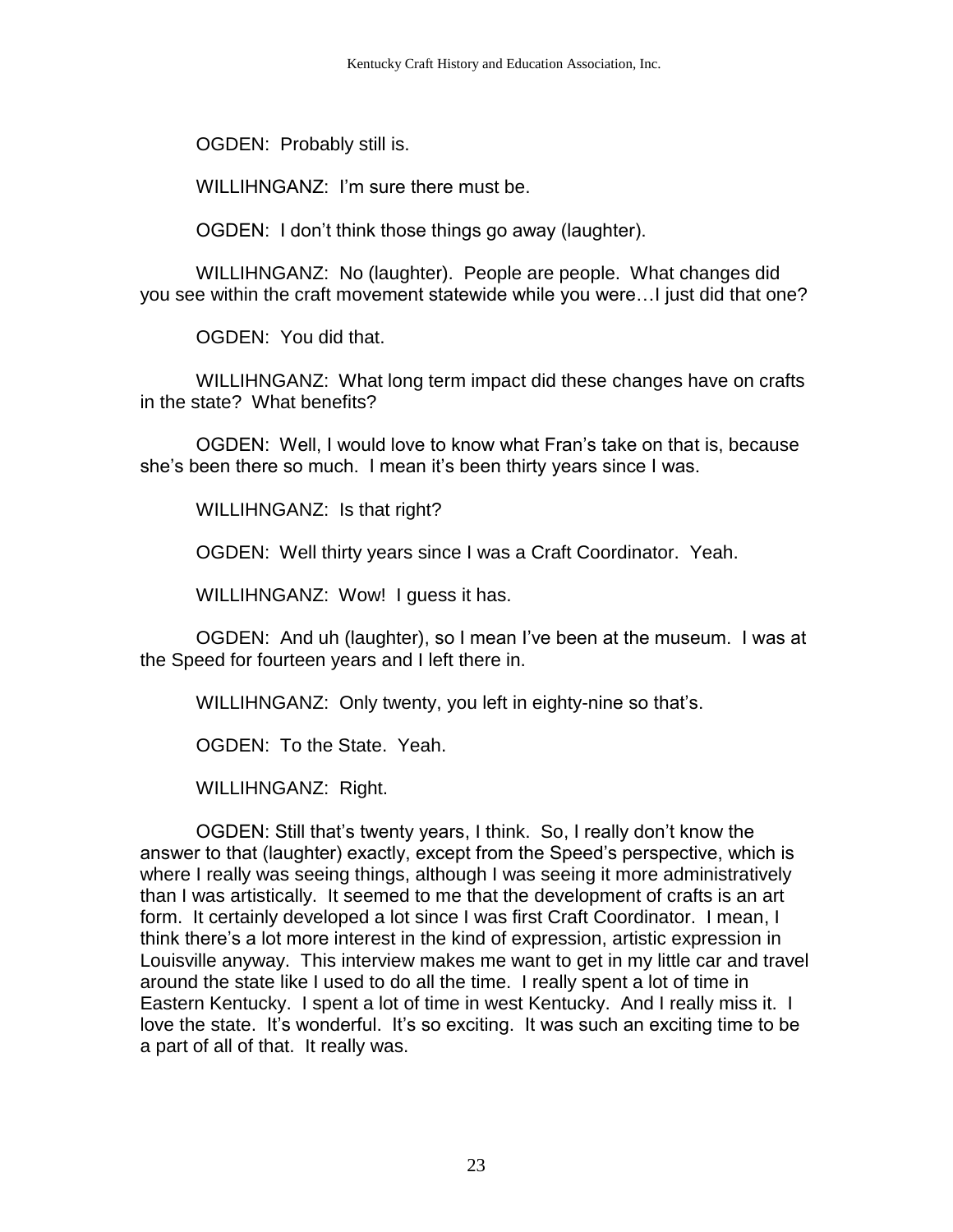WILLIHNGANZ: Wow! Did you have any ongoing involvement with craft activities in the state in your position with the J.B. Speed Museum?

OGDEN: I really didn't, no. I mean I was really focused on the development of the Speed from an administrative point of view, and I used to go down and look in the galleries occasionally (laughter) …try to feed myself, 'cause I could have been some ways working anywhere when you're dealing with personnel issues, and dealing with long range planning issues.

WILLIHNGANZ: Sure.

OGDEN: And budget issues, and how to get everybody together on what the budget was going to be. I mean it's, I really did that. That's what I did, and I was not really involved in the Crafts Movement. I would go to the Art and Craft Foundation. I have been a member of the Visual Art Association and the Art and Craft Foundation, of course, interested in seeing what's going on. But, that's only from an observer and enjoyer's point of view, and not really from a professional point of view. Fran's been there much longer that, I mean, she's really had that perspective that has lasted so long.

WILLIHNGANZ: Yeah, I've done one interview with her, and I'm about to do another one with her, because there's just a lot that I didn't cover in the first interview that I think is probably important.

OGDEN: Yeah. She and I just did such different things. I mean, her perspective is going to be so really different from mine, just because of the way we were working in the field.

WILLIHNGANZ: Yeah, okay. What groups or individuals do you feel have had the greatest impact on craft development in the state?

OGDEN: Well, we talked about Berea College. I mean, if you think about the productions centers, the Guild…Larry Hackley was real involved with Folk Arts. I think he did a lot to really promote and develop the Folk Arts as Adrian Swain. Let's see, who…gosh there were some people who worked tirelessly. I mean you talked about Marie Hochstrasser, and talking to her and Arturo Sandoval, and there are people who've really been.

WILLIHNGANZ: How about Rude Osolnik?

OGDEN: Oh, I adored Rude. Oh, he's one of my favorite people in the world.

WILLIHNGANZ: Did you know him?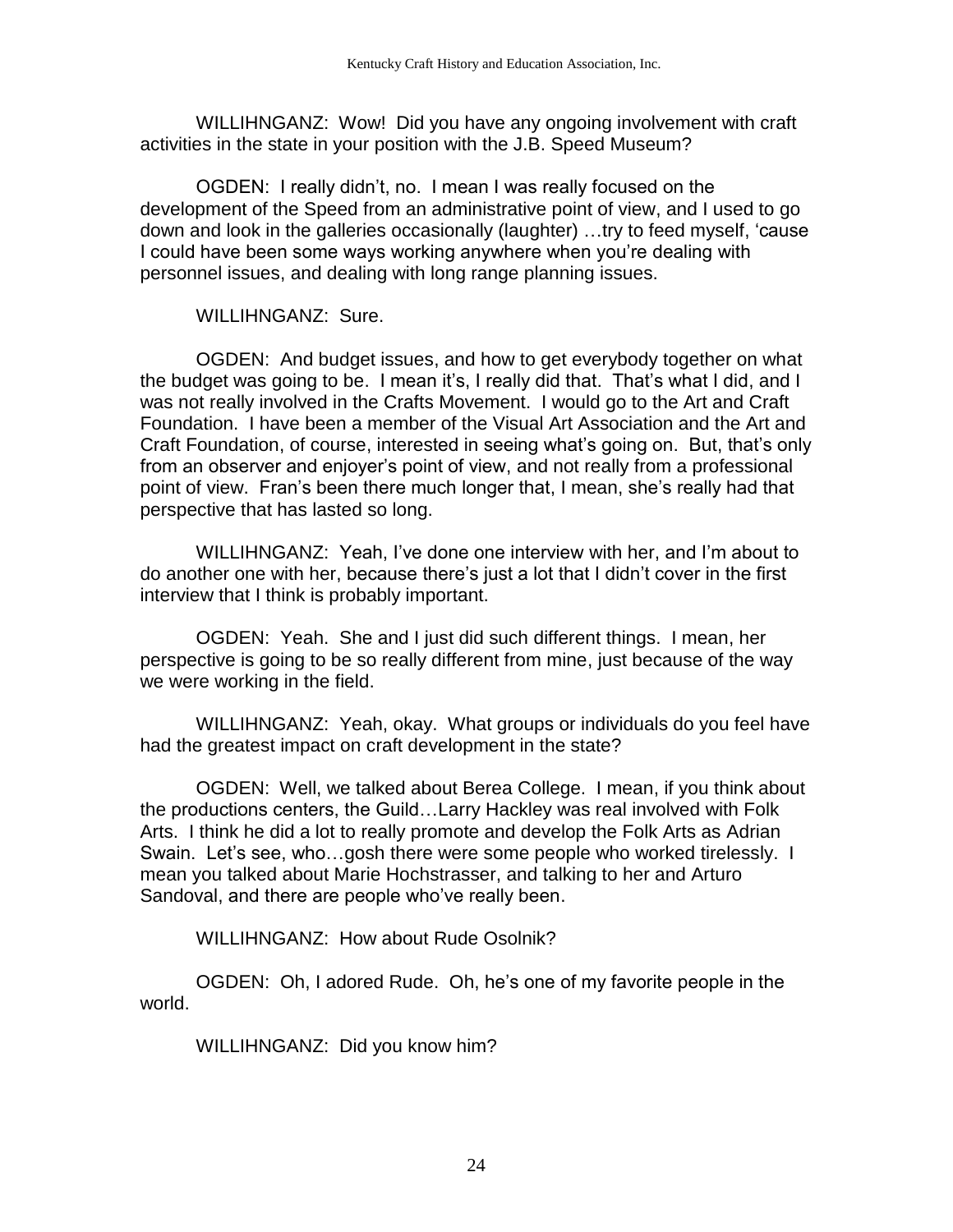OGDEN: Oh, yes. I've got work of his. I just loved him. We gave him…at the Arts Council…he got the Milner Award, or the Artist Award or something. And I'm just crazy about him.

WILLIHNGANZ: Why was he hard on you?

OGDEN: Oh, because it was never good enough and always wanted things improved, and he was right you know. He always wanted the crafts people to be supported. He really had his fingers in everything. He was nationally and internationally. He was, I think, part of that Objects U.S.A. Collection too, which was the book we talked about. Major figure, I think, as a teacher and a person who helped young people, and who inspired, and was challenging to people. He thought, you know, wanted more, and wanted to be the crafts to have more support. And he was a great guy. The state really lost a major figure.

WILLIHNGANZ: Yeah, that's pretty clear.

OGDEN: And the Speed has work in its collection of Rude's. They had a gallery in Berea at one point, and he and his wife. His studio was so much fun to go to. I mean there were wood chips everywhere (laughter).

WILLIHNGANZ: Laughter.

OGDEN: I mean Ed Multhorpe was a big figure in this National Craft Movement in wood, but so was Rude, and he was right up there with some of the best that have ever come out of this country. He was really a good person in a lot of different ways.

WILLIHNGANZ: What other observations, looking back, do you have about the development and advancement of crafts in the state over the last fifty years?

OGDEN: Laughter. Well, let's see.

WILLIHNGANZ: In particular, the last twenty or twenty-five?

OGDEN: I was only twelve in that (laughter).

WILLIHNGANZ: Laughter.

OGDEN: I mean, I hope that it will continue, and that people will appreciate what is going on here, because it's a pretty remarkable state in a lot of ways. And I think it's remarkable for not only the more traditional crafts. I honestly don't know if those are still being produced in a way that they were, you know, thirty years ago. But I hope they are. I'm afraid that a lot of the, sort of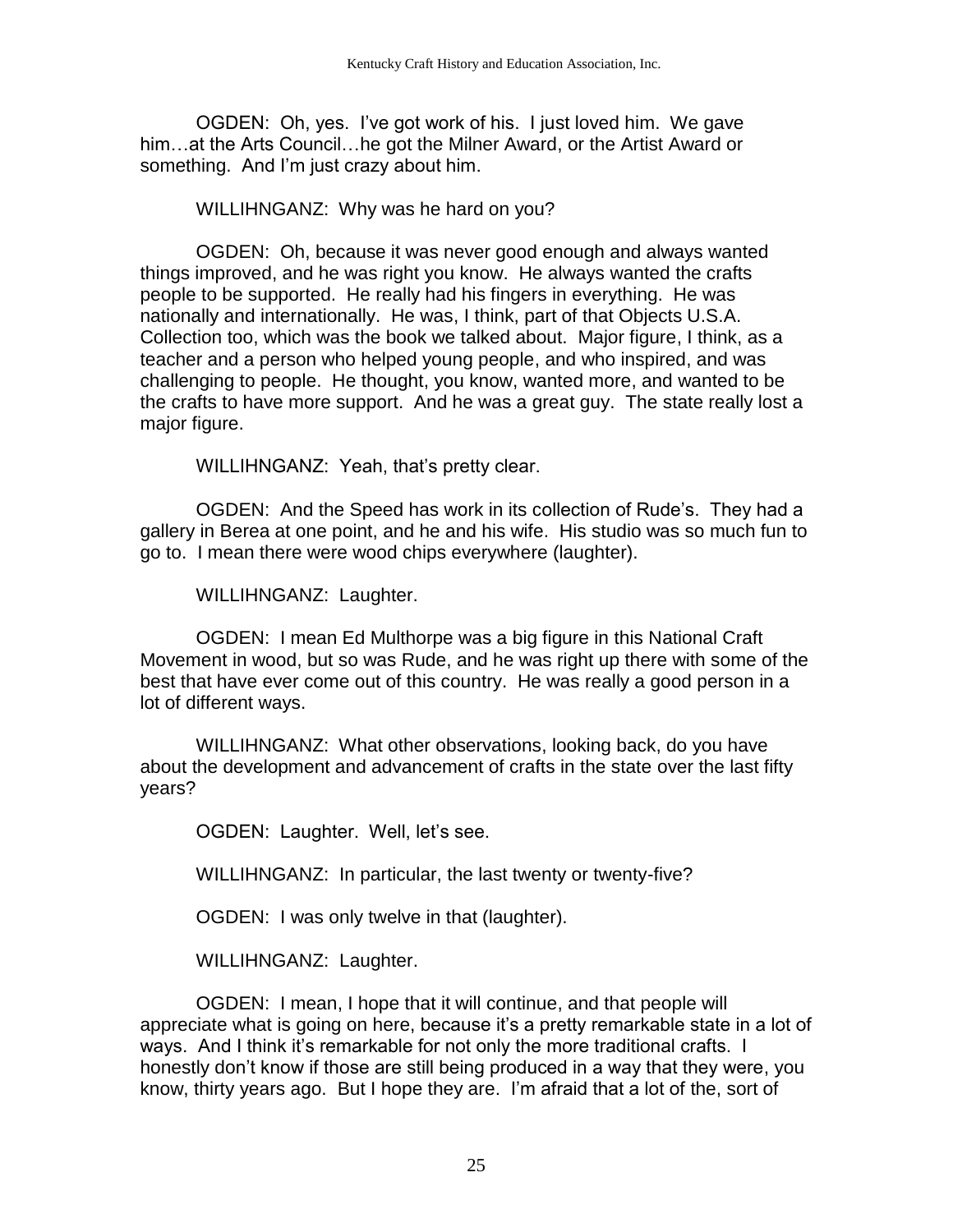older techniques, are fading some as young people may not want to take up some of this. I certainly think that the artistic expression as we talked about is alive and well in the state, and I hope that those studio craft and more production craft will continue. I mean, I think there's still a lot of interest in it. I hope there is.

WILLIHNGANZ: Yeah.

OGDEN: Things go through cycles, and it's just such a rich heritage here. And it's so important, I think, to the identity of the state and to the identity of all of us who live here.

WILLIHNGANZ: I certainly would agree with you on that. We have a local catholic church that does an annual craft fair for their, basically their parishioners. And you go in and frankly (laughter), their craft work…I looked at some, and very little there that I could do with no training at all. I know I could do this.

OGDEN: Yeah, it's really.

WILLIHNGANZ: But you know, even that humble, as it is, serves a function. It makes people aware of what you start doing, and it brings people into an awareness.

OGDEN: Right, more as an audience in a sense.

WILLIHNGANZ: Yeah.

OGDEN: We worked the Homemakers. I mean, that was one of the groups that I went out and tried to convert into, you know, working with the crafts in the state. Some things were pretty artsy, crafty, but there were a lot of, and still are people who do a lot of things that maybe aren't, you know, gorgeous or beautifully designed, or whatever…is still doing things that come from the heart and come from the hand. And I think that's a really important thing to be doing.

WILLIHNGANZ: Yeah. And it's the more you come involved, I think, the more you see the possibilities for things you just didn't see before. I did one interview recently with Linda Fifield, and you know Linda?

OGDEN: I don't.

WILLIHNGANZ: She's a bead stringer (laughter).

OGDEN: Ah, hah!

WILLIHNGANZ: She strings beads, which I thought stopped in about second grade. Boy was I wrong about that!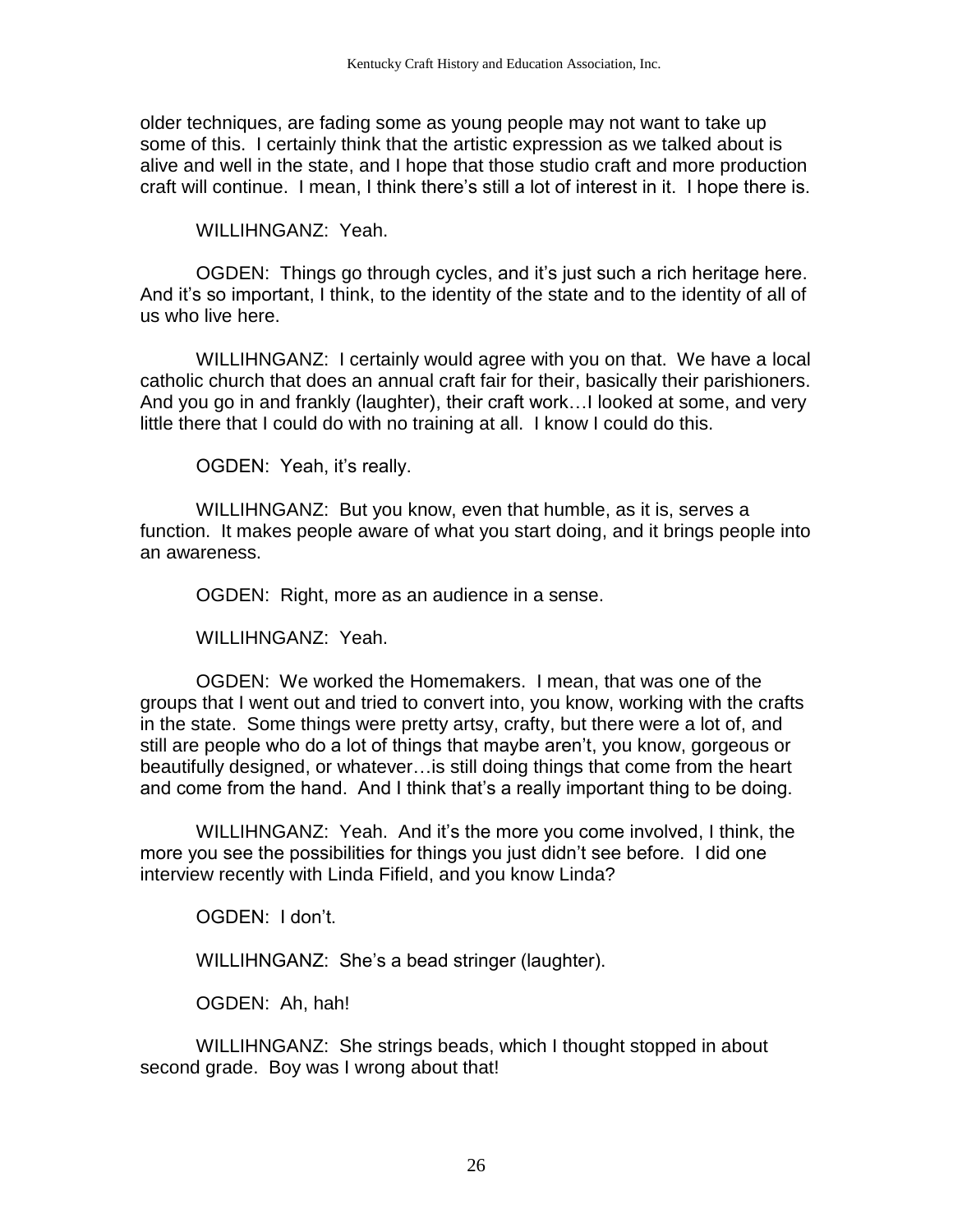OGDEN: Oh, yeah.

WILLIHNGANZ: I mean what she does with beads is just terrific!

OGDEN: Is extraordinary.

OGDEN: Sort of like Native American.

WILLIHNGANZ: Yeah.

OGDEN: I mean that's the bead work that the Speed has that the Plains Indians are just amazing.

WILLIHNGANZ: Yeah, she sells at the craft show for the Smithsonian and it's just fabulous.

OGDEN: What I don't understand is the concentration and how you can, I mean, I just have such admiration for it.

WILLHNGANZ: It's incredible!

OGDEN: For people who do that kind of work.

WILLIHNGANZ: I said, "Don't you get tired of this?" She sitting there stringing little beads you know these tiny little beads she uses.

OGDEN: But I think it's therapeutic in some ways too.

WILLIHNGANZ: She does it for nine hours at a time, and is surprised when her husband comes home from work can't believe she has to stop (laughter).

OGDEN: Yeah, well I got into when I was making pots. And when I was actually setting type I would get so absorbed in it for some reason. It was almost like meditation in a way, I mean it was a kind of transporting me into a different state of being.

WILLIHNGANZ: Wow!

OGDEN: Laughter.

WILLIHNGANZ: Okay.

OGDEN: I wish the results had been more magnificent but (laughter).

WILLIHNGANZ: Laughter. I think that completes my questions for you.